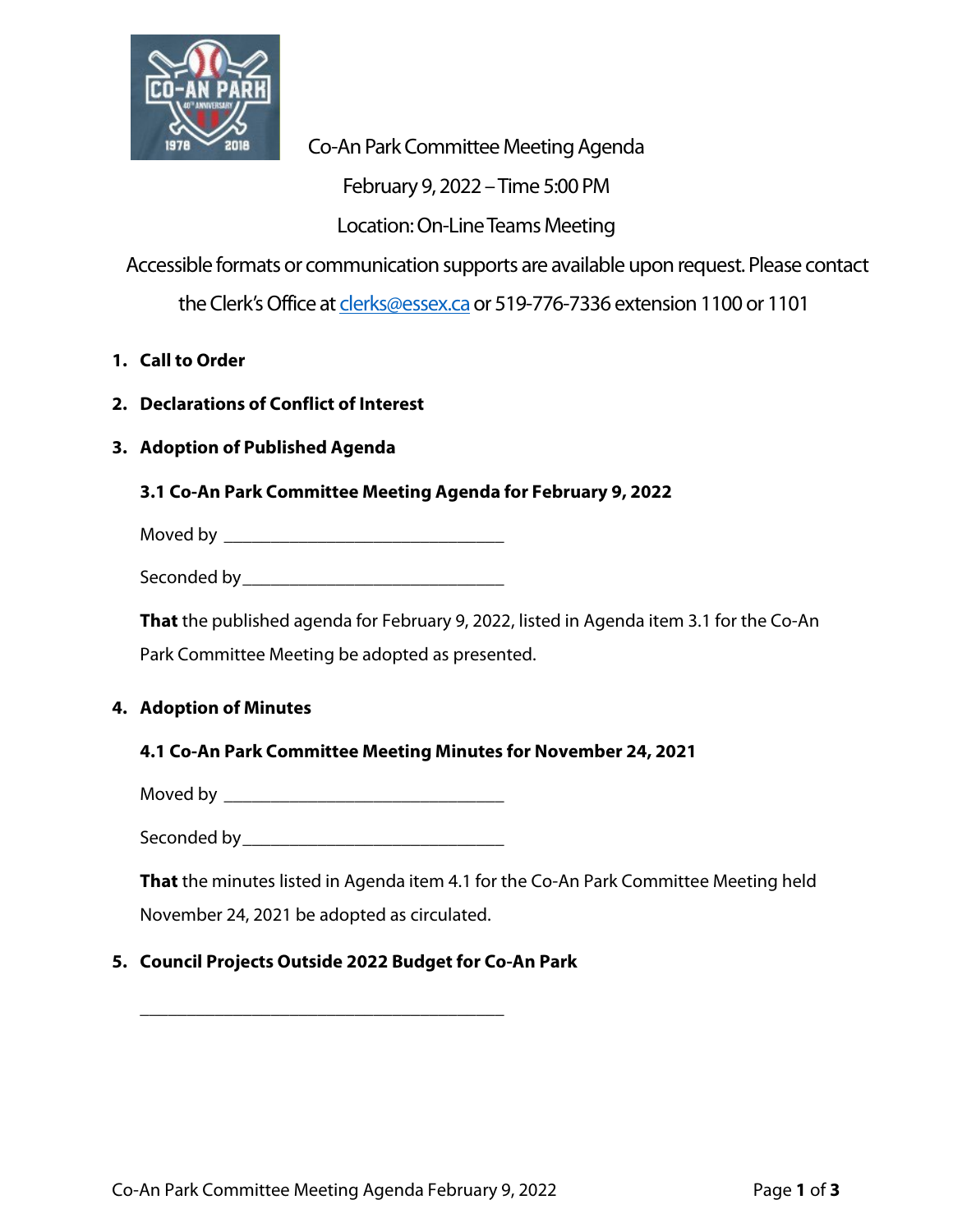#### **5.1 Administration requests list below be prioritized:**

|                   |                                                         | 2020 Capital Budget                                                         |                                      |                     |           |
|-------------------|---------------------------------------------------------|-----------------------------------------------------------------------------|--------------------------------------|---------------------|-----------|
| Project<br>Number | Project Name                                            | Project<br>Description                                                      | Asset<br>Management<br><b>Status</b> | <b>Project Cost</b> | 50%       |
|                   | <b>Council Projects Not Included in Budget</b>          |                                                                             |                                      |                     |           |
| CP-17-0006        | New Pylon Sign at Co-An Park                            | 50% Split with<br>Amherstburg.<br>Replace current<br>sign at Co-An<br>Park. | Upgrade                              | 30,000              | 15,000    |
| CP-17-0007        | New Land for Soccer at Co-An<br>Park                    | 50% Split with<br>Amherstburg                                               | <b>New</b>                           | 300,000             | 150,000   |
| CP-17-0008        | Pave Co-An Park Parking Lot                             | 50% Split with<br>Amherstburg                                               | <b>New</b>                           | 440,000             | 220,000   |
| CP-17-0009        | Playground Structure at Co-<br>An Park                  | 50% Split with<br>Amherstburg                                               | Replacement                          | 200,000             | 100,000   |
| CP-20-0002        | <b>General Replacement at Co-</b><br>An Park            | 50% Split with<br>Amherstburg                                               | Replacement                          | 56,250              | 28,125    |
| CP-20-0003        | Land Purchase/ Splash Pad at<br>Co-An Park              | 50% Split with<br>Amherstburg                                               | <b>New</b>                           | 300,000             | 150,000   |
| CP-20-0011        | Co-An Park New Playground,<br>Parking Lot, Soccer Field | 50% Split with<br>Amherstburg                                               | <b>New</b>                           | 615,000             | 307,500   |
| CP-20-0012        | Co-an Park new Playground /<br><b>Soccer Fields</b>     | 50% Split with<br>Amherstburg                                               | <b>New</b>                           | 175,000             | 87,500    |
| CP-20-0013        | Co-An Park Soccer fields/<br>Splash pad                 | 50% Split with<br>Amherstburg                                               | <b>New</b>                           | 100,000             | 50,000    |
| <b>Total</b>      |                                                         |                                                                             |                                      | 2,216,250           | 1,108,125 |

Moved by \_\_\_\_\_\_\_\_\_\_\_\_\_\_\_\_\_\_\_\_\_\_\_\_\_\_\_\_\_\_

Seconded by\_\_\_\_\_\_\_\_\_\_\_\_\_\_\_\_\_\_\_\_\_\_\_\_\_\_\_\_

**That** the Projects outside the Town of Essex 2022 Budget for Co-An Park be prioritized as discussed by committee

### **6. Reports from Administration**

### **6.1 Year End Financial Report**

Financials, attached, to be reviewed the 2021 deficit of \$1,430.07 and noting in 2020 the deficit was \$7,317.87; with the ongoing pandemic budgeting goals were unattainable.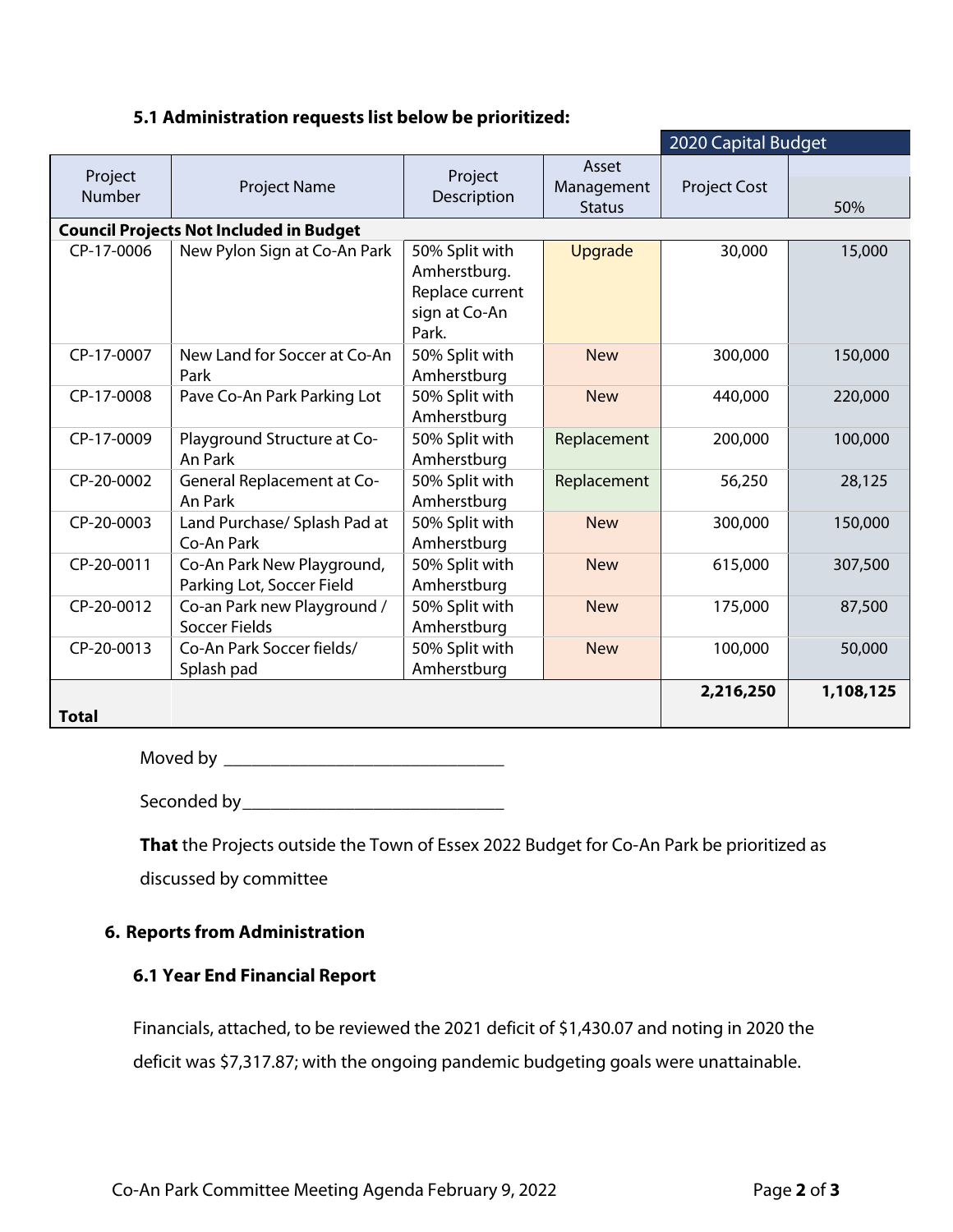Moved by \_\_\_\_\_\_\_\_\_\_\_\_\_\_\_\_\_\_\_\_\_\_\_\_\_\_\_\_\_\_

Seconded by\_\_\_\_\_\_\_\_\_\_\_\_\_\_\_\_\_\_\_\_\_\_\_\_\_\_\_\_

**That** the 2021 Year End Financial Report listed in Agenda item 6.1 be received and approved for distribution

#### **6.2 Costing Report - attached**

Moved by **Executive Service**  $\overline{a}$ 

Seconded by **Executive Seconded** by

**That** the Costing report presented in Agenda item 6.2 be received and approved for distribution

#### **7. New Business**

#### **7.1 2022 Bookings - attached**

Moved by \_\_\_\_\_\_\_\_\_\_\_\_\_\_\_\_\_\_\_\_\_\_\_\_\_\_\_\_\_\_

Seconded by\_\_\_\_\_\_\_\_\_\_\_\_\_\_\_\_\_\_\_\_\_\_\_\_\_\_\_\_

**That** the Co-An Committee approve the 2022 Booking contracts to be dispersed, noting all contracts are subject to Co-Vid regulations and must adhere to laws in place at the time of event; if event is cancelled due to Co-vid pandemic restrictions, a full refund of Co-An fees remitted will be reimbursed, all other expense incurred will be at the individual's risk.

#### **8. Adjournment**

Moved by \_\_\_\_\_\_\_\_\_\_\_\_\_\_\_\_\_\_\_\_\_\_\_\_\_\_\_\_\_\_

Seconded by **Exercise 20** 

**That** the regular meeting for the Co-An Committee be adjourned and next virtual meeting be scheduled for Wednesday, March 9, 2022 at 5:00 pm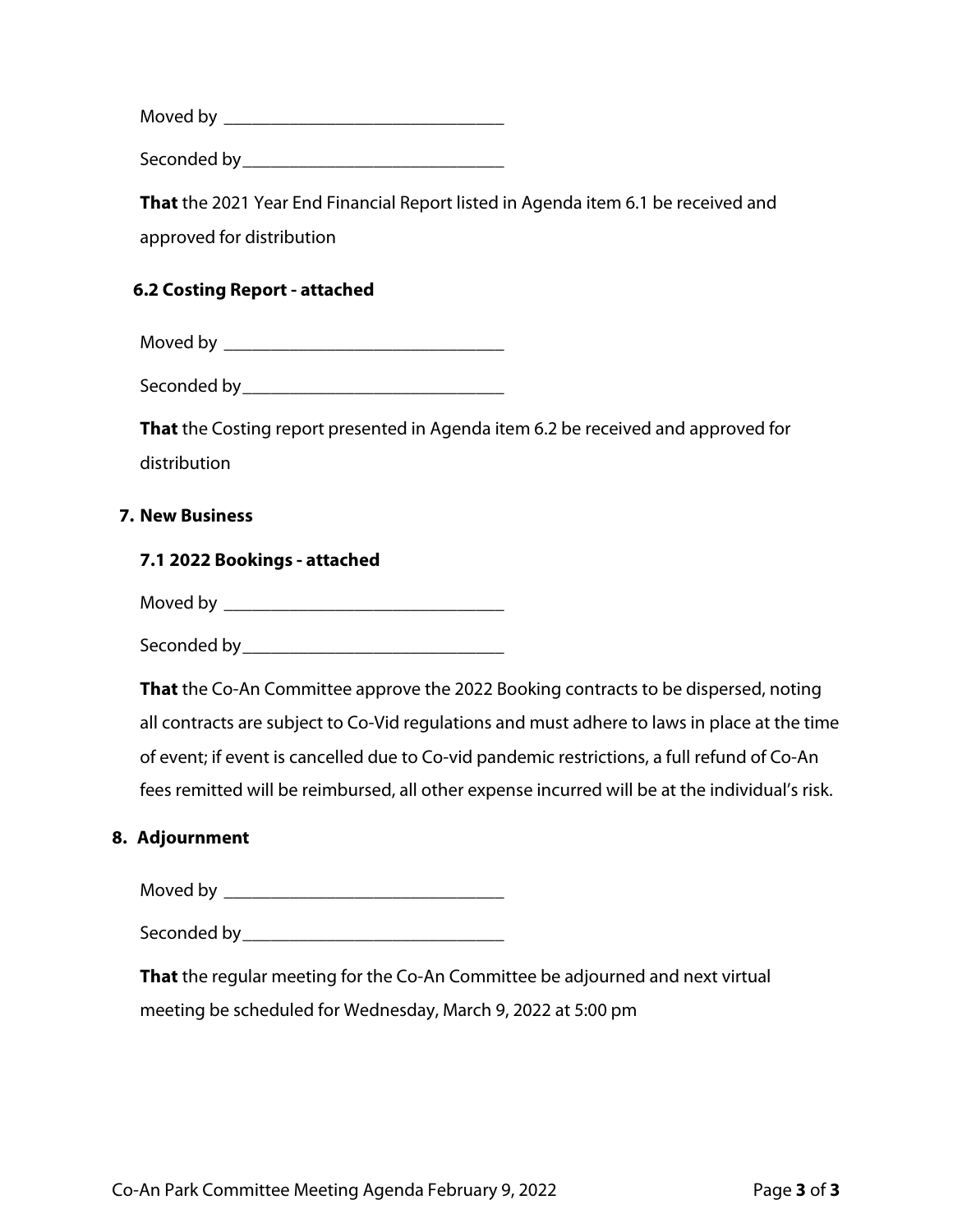

Co-An Park Committee Meeting Minutes November 24, 2021 –Time 5:00 PM Location: On-Line Teams Meeting

Accessible formats or communication supports are available upon request. Please contact

the Clerk's Office a[t clerks@essex.ca](mailto:clerks@essex.ca) or 519-776-7336 extension 1100 or 1101

| Present:      | Christine McAgy – Chair -Town of Essex Committee Member     |
|---------------|-------------------------------------------------------------|
|               | Jim Meloche - Co-Chair Town of Essex Committee Member       |
|               | Kim Verbeek – Town of Essex Ward 2 Councillor               |
|               | Leo Meloche – Deputy Mayor Town of Amherstburg              |
|               | Jennie Lajoie – Town of Amherstburg Committee Member        |
|               | Vacancy - Town of Amherstburg                               |
| Also Present: | Joanne Bissonnette - Secretary Treasurer for the Co-An Park |
| Absent:       | Jonathon Little - Town of Essex Committee Member            |
| Regrets:      | Murray Sellars – Town of Amherstburg Committee Member       |

#### **1. Call to Order**

The Chair called the meeting to order at 5:00 PM

#### **2. Declarations of Conflict of Interest**

There were no declarations of conflict of interest noted at this time.

#### **3. Adoption of Published Agenda**

**3.1** Co-An Park Committee Meeting Agenda for November 24, 2021

Moved by Deputy Mayor Leo Meloche

Seconded by Councillor Kim Verbeek

**CAP-21-11-032** That the agenda for November 24, 2021 for the Co-An Park Committee Meeting be adopted as presented.

#### **Carried**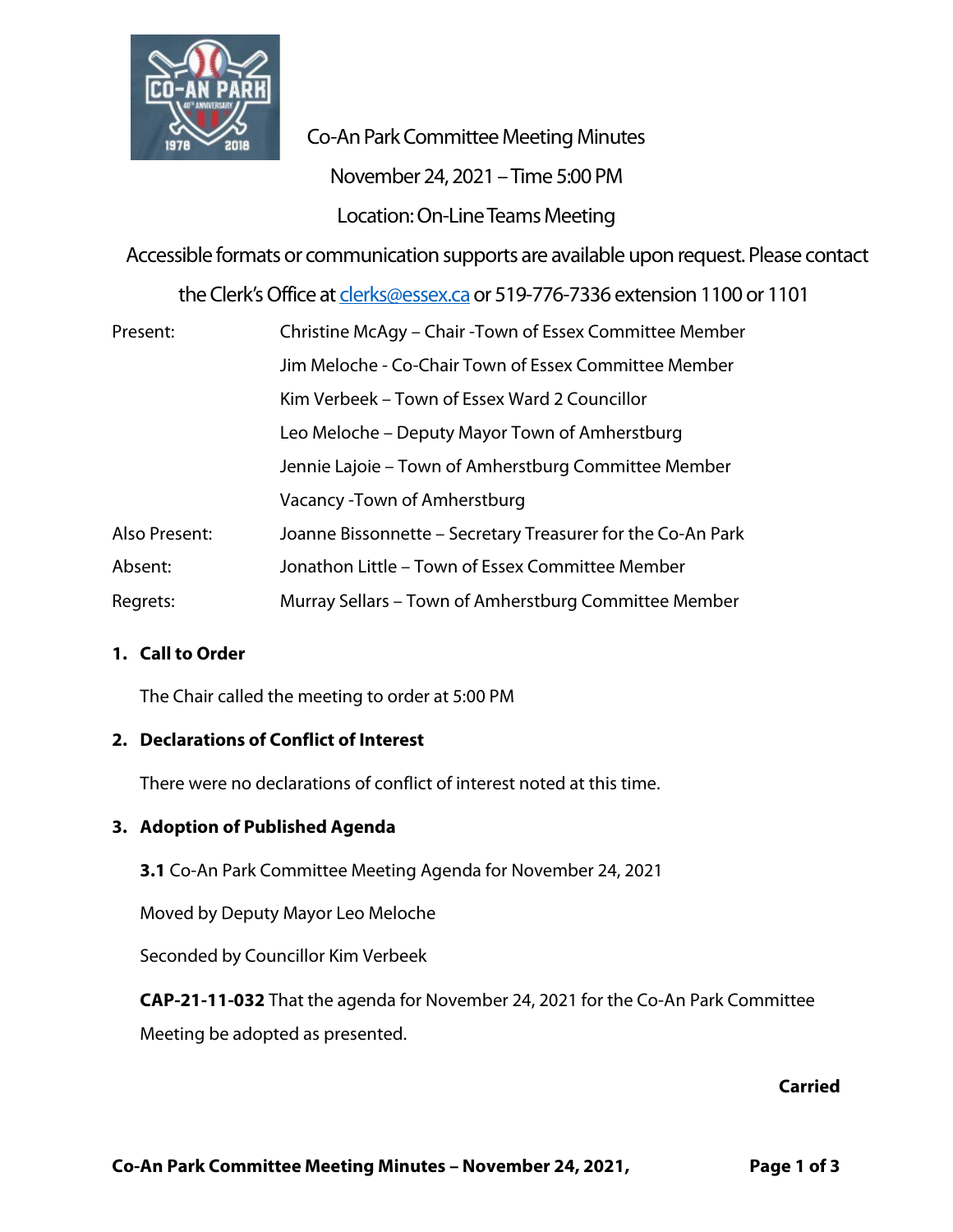#### **4. Adoption of Minutes**

**4.1** Co-An Park Committee Meeting Minutes for November 10, 2021

Moved by Jim Meloche

Seconded by Jennie Lajoie

**CAP-21-11-033** That the minutes listed in Agenda item 4.1 for the Co-An Park Committee Meeting held November 10, 2021 be adopted as circulated.

#### **Carried**

#### **5. Budget-2022 Season**

#### **5.1 Budget – 2022 Season**

Discussion took place regarding budget and possible future capital expenditures in the Concession stand and it should be noted that a policy decision should be revisited as to how the concession stand and the Co-An Park will operate – for the 2022 season Tricia Meloche has expressed interest in carrying forward with present contract.

Moved by Deputy Mayor Leo Meloche

Seconded by Councillor Kim Verbeek

**CAP-21-11-034** That the 2022 Budget for the concession stand reflect an allowance of

\$1500 in possible repairs.

#### **Carried**

Moved by Deputy Mayor Leo Meloche

Seconded by Jim Meloche

**CAP-21-11-035** That the 2022 Budget for Co-An Park be approved as amended

#### **Carried**

#### **5.2 Capital Budget – 2022**

Items to bring forward in new year: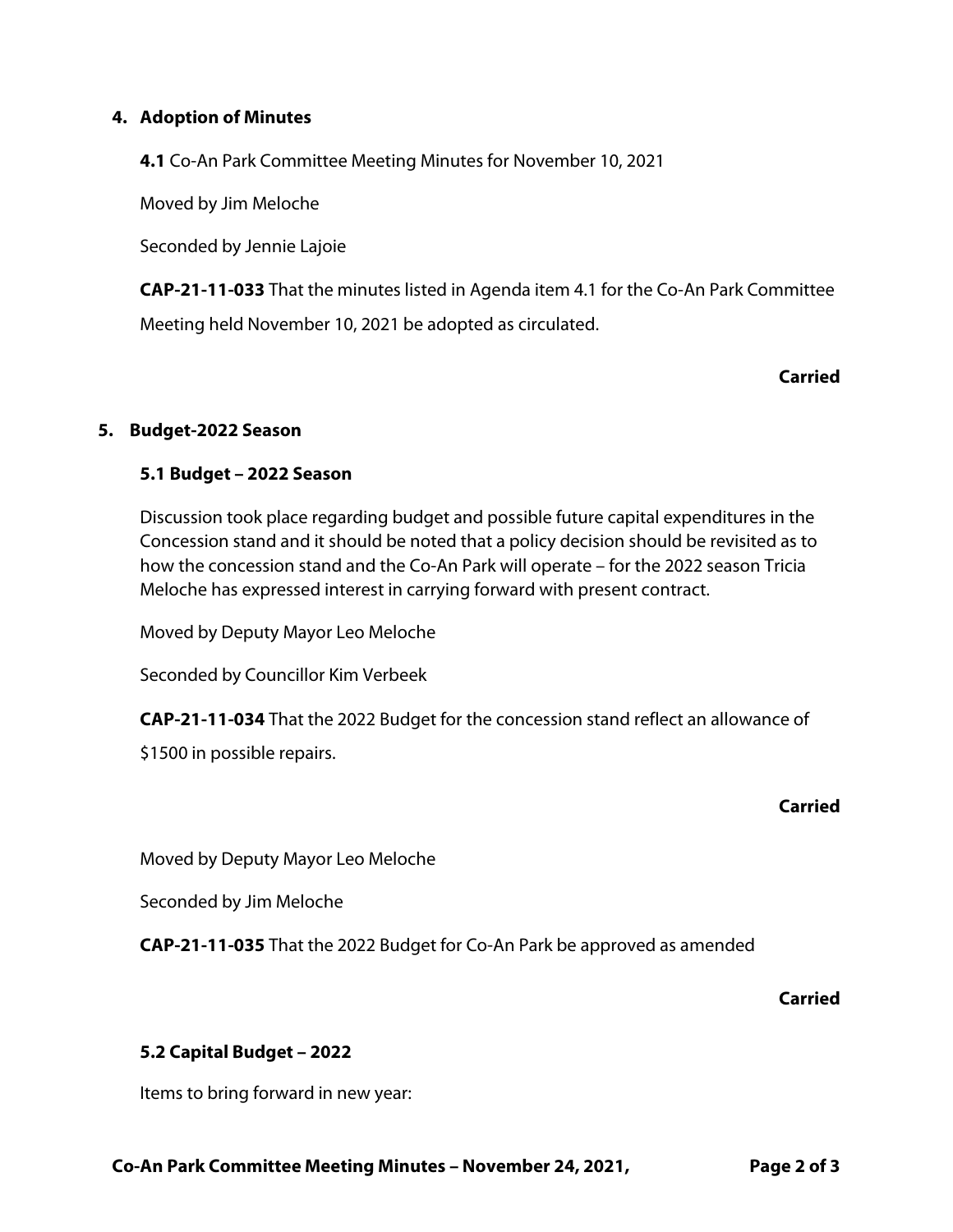- 1) Update player benches / add new dug outs
- 2) Accessible picnic tables
- 3) New cooling unit for walk in cooler
- 4) Tennis court gates
- 5) Red Clay
- 6) New Rubber bases
- 7) Topcoat for pathway

## **6. Next Meeting**

6.1 Next Teams meeting slated for February 9, 2022

### **7. Adjournment**

Moved by Deputy Mayor Leo Meloche

Seconded by Jim Meloche

**CAP-21-11-036** That the meeting be adjourned at 5:35 p.m.

**Carried**

 $Chu<sub>b</sub> m ~~BC~~  
Christine McAgy – Chairman$ </u>

Joanne Byssonnette - Secretary Treasurer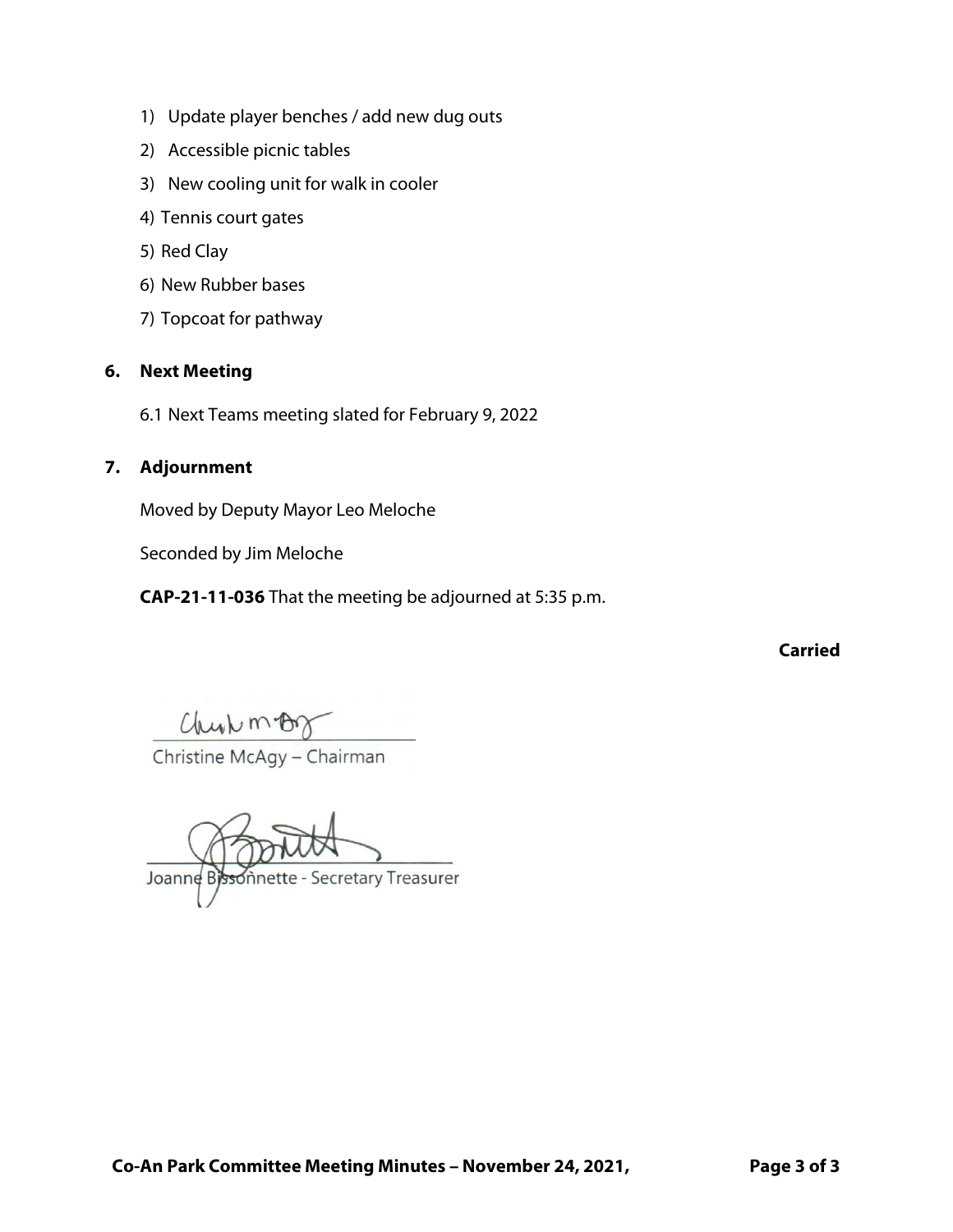| Date                 | Comment                                  | Source #           | Tra        | Debits                            | Credits                  | <b>Balance</b>               |
|----------------------|------------------------------------------|--------------------|------------|-----------------------------------|--------------------------|------------------------------|
| 1030                 | <b>Cash Draws</b>                        |                    |            |                                   |                          | - Dr                         |
|                      |                                          |                    |            |                                   |                          |                              |
| 1050                 | <b>Petty Cash</b>                        |                    |            |                                   |                          | - Dr                         |
| 1055                 | <b>Savings Bank Account</b>              |                    |            |                                   |                          | - Dr                         |
|                      |                                          |                    |            |                                   |                          |                              |
| 1060                 | <b>Chequing Bank Account</b>             |                    |            |                                   |                          | 2,027.30 Dr                  |
| 01/08/21             | Jan 2021, Bell Canada                    | Jan 2021           | J1         |                                   | 58.91                    | 1,968.39 Dr                  |
| 01/20/21<br>02/06/21 | Jan 2021, Hydro One                      | Jan 2021<br>Feb 20 | J2         |                                   | 62.53                    | 1,905.86 Dr                  |
|                      | Feb 2021, RBC                            | Feb 20             | J4<br>J5   |                                   | 10.95<br>58.87           | 1,894.91 Dr                  |
| 02/19/21<br>03/05/21 | Feb 2021, Bell Canada<br>March 2021, RBC | March              | J7         |                                   | 10.95                    | 1,836.04 Dr<br>1,825.09 Dr   |
| 03/01/21             | Feb 2021, Hydro One                      | Feb 20             | J9         |                                   | 74.33                    | 1,750.76 Dr                  |
| 03/01/21             | Mar 2021, Essex Power                    | Mar 20             | J10        | $\blacksquare$                    | 308.36                   | 1,442.40 Dr                  |
| 03/19/21             | Mar 2021, Bell Canada                    | Mar 20             | J11        |                                   | 58.89                    | 1,383.51 Dr                  |
| 03/20/21             | Mar 2021, Hydro One                      | Mar 20             | J12        |                                   | 59.44                    | 1,324.07 Dr                  |
| 04/06/21             | April 2021, RBC                          | April 2            | J13        |                                   | 10.95                    | 1,313.12 Dr                  |
| 03/12/21             | 4132, Bissonnette, Joanne                | 4132               | J14        | ÷,                                | 4,350.00                 | 3,036.88 Cr                  |
| 03/18/21             | Town of Amherstburg                      | 693                | J17        | 20,000.00                         |                          | 16,963.12 Dr                 |
| 03/11/21             | Town of Essex                            | 694                | J20        | 20,000.00                         | $\blacksquare$           | 36,963.12 Dr                 |
| 04/16/21             | 4131, Rick Mailing                       | 4131               | J21        | ÷,                                | 450.00                   | 36,513.12 Dr                 |
| 04/21/21             | 4135, Advantage Farm Equipment           | 4135               | J23        |                                   | 148.15                   | 36,364.97 Dr                 |
| 04/15/21             | 4136, Waddick Fuel                       | 4136               | J24        | $\overline{a}$                    | 570.88                   | 35,794.09 Dr                 |
| 05/10/21             | 4138, Waste Connections                  | 4138               | J26        | $\overline{a}$                    | 42.71                    | 35,751.38 Dr                 |
| 05/06/21             | May 2021, RBC                            | May 20             | J27        |                                   | 10.95                    | 35,740.43 Dr                 |
| 04/15/21             | 4133, Bissonnette, Joanne                | 4133               | J29        | $\blacksquare$                    | 1,450.00                 | 34,290.43 Dr                 |
| 04/26/21             | 4137, Bissonnette, Joanne                | 4137               | J31        | ÷,                                | 1,450.00                 | 32,840.43 Dr                 |
| 04/20/21             | April 2021, Hydro One                    | April 2            | J32        |                                   | 58.66                    | 32,781.77 Dr                 |
| 04/19/21             | April 2021, Bell Canada                  | April 2            | J33        | $\overline{a}$                    | 58.89                    | 32,722.88 Dr                 |
| 05/19/21             | May 2021, Bell Canada                    | May 20             | J34        | $\overline{a}$                    | 58.89                    | 32,663.99 Dr                 |
| 05/27/21             | Feb-Apr2021, Essex Power                 | Feb-Ap             | J35        |                                   | 311.97                   | 32,352.02 Dr                 |
| 05/22/21             | 4139, Rocheleau, Gary                    | 4137               | J36        | $\overline{\phantom{a}}$          | 3,415.00                 | 28,937.02 Dr                 |
| 05/27/21             | 4140, Bissonnette, Joanne                | 4140               | J37        | $\overline{a}$                    | 1,450.00                 | 27,487.02 Dr                 |
| 06/04/21             | June 2021, RBC                           | June 2             | J39        |                                   | 10.95                    | 27,476.07 Dr                 |
| 05/20/21             | May 2021, Hydro One                      | May 20             | J40        |                                   | 72.43                    | 27,403.64 Dr                 |
| 06/19/21             | June 2021, Bell Canada                   | June 2             | J41        | $\blacksquare$                    | 58.89                    | 27,344.75 Dr                 |
| 06/22/21             | 4141, Rocheleau, Gary                    | 4141               | J42        |                                   | 3,415.00                 | 23,929.75 Dr                 |
| 06/20/21             | June 2021, Hydro One                     | June $2$           | J43        | $\overline{\phantom{a}}$          | 66.01                    | 23,863.74 Dr                 |
| 06/26/21             | 4142, Bissonnette, Joanne                | 4142               | J44        | $\overline{a}$                    | 1,496.76                 | 22,366.98 Dr                 |
| 06/21/21             | <b>Windsor Gospel</b>                    | 695                | <b>J48</b> | 600.00                            |                          | 22,966.98 Dr                 |
| 07/05/21             | Windsor Hawks Slo Pitch                  | 696                | J49        | 30.00                             | $\overline{\phantom{a}}$ | 22,996.98 Dr                 |
| 07/06/21             | Windsor Hawks Slo Pitch                  | 697                | J50        | 1,524.00                          | $\overline{\phantom{a}}$ | 24,520.98 Dr                 |
| 07/06/21             | Sunday Men's Draft League                | 698                | J51        | 828.00                            | $\overline{\phantom{a}}$ | 25,348.98 Dr                 |
| 07/06/21             | <b>July 2021, RBC</b>                    | <b>July 20</b>     | J52        |                                   | 10.95                    | 25,338.03 Dr                 |
| 07/07/21             | <b>Windsor Gospel</b>                    | 699                | J53        | 500.00                            | $\overline{\phantom{a}}$ | 25,838.03 Dr                 |
| 07/14/21             | RoNA - Thursday Night Ladies             | 700                | J56        | 2,202.00                          |                          | 28,040.03 Dr                 |
| 07/21/21             | Malden Co-Ed Baseball                    | 701                | J58        | 170.00                            | $\overline{\phantom{a}}$ | 28,210.03 Dr                 |
| 08/02/21             | Lindsay Charette                         | 702                | J60        | 200.00                            | $\overline{\phantom{a}}$ | 28,410.03 Dr                 |
| 07/19/21             | July 2021, Bell Canada                   | July 20            | J61        |                                   | 58.89                    | 28,351.14 Dr                 |
| 07/20/21             | July 2021, Hydro One                     | July 20            | J62        |                                   | 67.38                    | 28,283.76 Dr                 |
| 07/23/21             | 4147, Bissonnette, Joanne                | 4147<br>4144       | J63        | $\overline{\phantom{a}}$          | 1,450.00                 | 26,833.76 Dr                 |
| 07/09/21<br>08/03/21 | 4144, Holland Cleaning Solutions         | 4146               | J65        |                                   | 280.77                   | 26,552.99 Dr                 |
| 08/03/21             | 4146, Rocheleau, Gary<br>Aug 2021, RBC   |                    | J67        | $\overline{a}$                    | 3,415.00<br>10.95        | 23,137.99 Dr                 |
| 07/14/21             | LaSalle Athletics                        | Aug 20<br>703      | J68<br>J69 | $\overline{\phantom{a}}$<br>50.00 | $\overline{\phantom{a}}$ | 23,127.04 Dr                 |
| 07/12/21             | 4143, Essex Hardware                     | 4143               | J74        |                                   | 53.65                    | 23,177.04 Dr<br>23,123.39 Dr |
| 07/12/21             | 4145, Essex Hardware                     | 4145               | J76        | $\overline{\phantom{a}}$          | 27.43                    | 23,095.96 Dr                 |
| 08/23/21             | Malden Co-Ed Baseball                    | 704                | J82        | 1,100.00                          |                          | 24,195.96 Dr                 |
| 08/24/21             | <b>Windsor Gospel</b>                    | 705                | J85        | 600.00                            | $\overline{\phantom{a}}$ | 24,795.96 Dr                 |
| 08/11/21             | Jenna Rocheleau                          | 706                | J87        | 4.00                              | $\overline{\phantom{a}}$ | 24,799.96 Dr                 |
| 08/09/21             | 4151, Daniher Top Soil                   | 4151               | J88        |                                   | 124.30                   | 24,675.66 Dr                 |
| 08/09/21             | 4153, Town of Essex                      | 4153               | J90        | $\overline{a}$                    | 544.00                   | 24,131.66 Dr                 |
| 08/12/21             | 4154, Heaton Sanitation                  | 4154               | J91        | ÷,                                | 372.90                   | 23,758.76 Dr                 |
| 08/12/21             | 4155, Waste Connections                  | 4155               | J92        |                                   | 42.71                    | 23,716.05 Dr                 |
| 08/22/21             | 4156, Rocheleau, Gary                    | 4153               | J93        | $\overline{\phantom{a}}$          | 3,415.00                 | 20,301.05 Dr                 |
|                      |                                          |                    |            |                                   |                          |                              |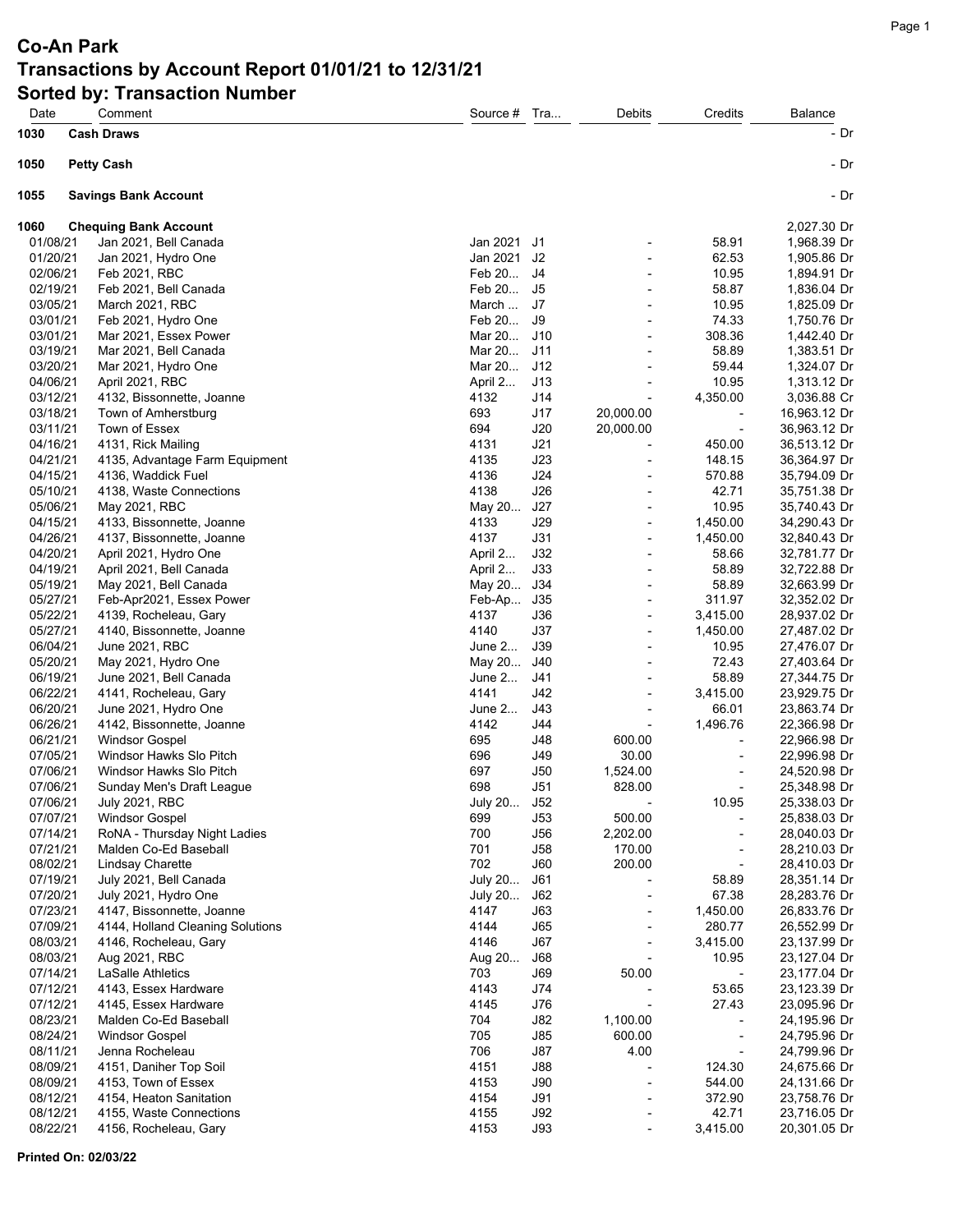| Date                 | Comment                                      | Source #   | Tra                      | <b>Debits</b>            | Credits                  | Balance                    |
|----------------------|----------------------------------------------|------------|--------------------------|--------------------------|--------------------------|----------------------------|
| 08/31/21             | 4157, Waddick Fuel                           | 4157       | <b>J94</b>               |                          | 608.74                   | 19,692.31 Dr               |
| 09/22/21             | 4158, Rocheleau, Gary                        | 4158       | <b>J97</b>               | ٠                        | 3,415.00                 | 16,277.31 Dr               |
| 09/25/21             | 4159, Essex Hardware                         | 4159       | J98                      | $\overline{a}$           | 54.17                    | 16,223.14 Dr               |
| 10/06/21             | 4160, Bissonnette, Joanne                    | 4160       | J99                      | $\overline{a}$           | 1,450.00                 | 14,773.14 Dr               |
| 10/22/21             | 4161, Rocheleau, Gary                        | 4161       | J100                     | $\overline{\phantom{0}}$ | 3,415.00                 | 11,358.14 Dr               |
| 10/29/21             | 4162, Waste Connections                      | 4162       | J101                     | $\overline{a}$           | 85.42                    | 11,272.72 Dr               |
| 10/08/21             | 4163, Deschamps, Melissa                     | 4163       | J102                     | ٠                        | 25.00                    | 11,247.72 Dr               |
| 10/21/21             | 4164, Charettem Lindsay                      | 4164       | J103                     | ٠                        | 50.00                    | 11,197.72 Dr               |
| 01/18/21             | 4130, Bissonnette - Home Internet/Cell Phone | 4130       | J115                     | ٠                        | 500.00                   | 10,697.72 Dr               |
| 11/02/21             | 4166, Bissonnette, Joanne                    | 4166       | J116                     | $\overline{a}$           | 1,450.00                 | 9,247.72 Dr                |
| 10/29/21             | 4165, Town of Essex                          | 4165       | J117                     | $\overline{a}$           | 37.00                    | 9,210.72 Dr                |
| 08/26/21             | 4150, Bissonnette - Home Internet/Cell Phone | 4150       | J127                     | $\overline{a}$           | 1,181.08                 | 8,029.64 Dr                |
| 08/19/21             | Aug 2021, Bell Canada                        | Aug 20     | J128                     |                          | 58.89                    | 7,970.75 Dr                |
| 08/20/21             | Aug 2021, Hydro One                          | Aug 20     | J129                     | ٠                        | 81.40                    | 7,889.35 Dr                |
| 09/19/21             | Sept 2021, Bell Canada                       | Sept 2     | J131                     | ٠                        | 62.85                    | 7,826.50 Dr                |
| 09/20/21             | Sept 2021, Hydro One                         | Sept 2     | J132                     |                          | 95.86                    | 7,730.64 Dr                |
| 09/03/21             | Sept 2021, Essex Power                       | Sept 2     | J133                     | $\overline{a}$           | 326.58                   | 7,404.06 Dr                |
| 10/19/21             | Oct 2021, Bell Canada                        | Oct 2021   | J134                     | ٠                        | 58.89                    | 7,345.17 Dr                |
| 10/06/21             | Oct 2021, RBC                                | Oct 2021   | J135                     |                          | 10.95                    | 7,334.22 Dr                |
| 08/26/21             | 4150, Bissonnette, Joanne                    | 4150       | J138                     | $\overline{a}$           | 1,515.54                 | 5,818.68 Dr                |
| 10/20/21             | Oct 2021, Hydro One                          | Oct 2021   | J139                     | ٠                        | 113.18                   | 5,705.50 Dr                |
| 12/06/21             | Dec 2021, RBC                                | Dec 20     | J140                     |                          | 10.95                    | 5,694.55 Dr                |
| 09/21/21             | Melissa Deschamps                            | 708        | J143                     | 138.50                   | $\overline{\phantom{a}}$ | 5,833.05 Dr                |
| 08/06/21             | 4149, The Feed Store                         | 4149       | J149                     |                          | 219.50                   | 5,613.55 Dr                |
| 08/06/21             | 4148, Superior Propane                       | 4148       | J151                     | ٠                        | 124.00                   | 5,489.55 Dr                |
| 09/03/21             | Sept 2021, RBC                               | Sept $2$   | J153                     | $\overline{a}$           | 10.95                    | 5,478.60 Dr                |
| 10/07/21             | Kate Peterson                                | 707        | J155                     | 45.00                    |                          | 5,523.60 Dr                |
| 10/06/21             | Lindsay Charette                             | 709        | J157                     | 138.50                   | $\blacksquare$           | 5,662.10 Dr                |
| 11/29/21             | 8/01-10/31/21, Essex Power                   | $8/01 - 1$ | J161                     | ٠                        | 375.26                   | 5,286.84 Dr                |
| 11/20/21             | Nov 2021, Hydro One                          | Nov 20     | J162                     | ٠                        | 128.28                   | 5,158.56 Dr                |
| 11/19/21             | Nov 2021, Bell Canada                        | Nov 20     | J163                     |                          | 64.81                    | 5,093.75 Dr                |
| 12/21/21             | Dec 2021, Bell Canada                        | Dec 20     | J164                     | ٠                        | 64.81                    | 5,028.94 Dr                |
| 12/20/21             | 4167, Bissonnette, Joanne                    | 4167       | J165                     | $\overline{a}$           | 1,550.00                 | 3,478.94 Dr                |
| 08/09/21             | 4152, Homecard                               | 4152       | J167                     | ٠                        | 57.11                    | 3,421.83 Dr                |
| 11/22/21             | 4168, Canada Post                            | 4168       | J169                     | ٠                        | 195.49                   | 3,226.34 Dr                |
| 11/05/21             | Nov 2021, RBC                                | Nov 20     | J171                     |                          | 10.95                    | 3,215.39 Dr                |
| 12/10/21             | Town of Essex                                | 710        | J173                     | 1,000.00                 |                          | 4,215.39 Dr                |
| 12/20/21             | Dec 2021, Hydro One                          | Dec 20     | J174                     |                          | 71.76                    | 4,143.63 Dr                |
| 05/03/21             | 4134, Rocheleau, Gary                        | 4134       | J182                     |                          | 4,546.40                 | 402.77 Cr                  |
|                      |                                              |            |                          | 49,130.00                | 51,560.07                |                            |
| 1089                 | <b>Other Credit Card Receivable</b>          |            |                          |                          |                          | - Dr                       |
| 1100                 | Investments                                  |            |                          |                          |                          | - Dr                       |
| 1200                 | <b>Accounts Receivable</b>                   |            |                          |                          |                          | - Dr                       |
| 03/11/21             | Town of Amherstburg                          | 545        | J15                      | 20,000.00                |                          | 20,000.00 Dr               |
| 03/18/21             | Town of Amherstburg                          | 693        | J17                      | $\overline{\phantom{a}}$ | 20,000.00                | - Dr                       |
| 03/18/21             | Town of Essex                                | 546        | J19                      | 20,000.00                |                          | 20,000.00 Dr               |
| 03/11/21             | Town of Essex                                | 694        | J20                      |                          | 20,000.00                | - Dr                       |
| 06/21/21             | <b>Windsor Gospel</b>                        | 695        | J48                      | $\overline{\phantom{a}}$ | 600.00                   | 600.00 Cr                  |
| 07/05/21             | Windsor Hawks Slo Pitch                      | 696        | J49                      | $\overline{\phantom{a}}$ | 30.00                    | 630.00 Cr                  |
| 07/06/21             | Windsor Hawks Slo Pitch                      | 697        | J50                      |                          | 1,524.00                 | 2,154.00 Cr                |
| 07/06/21             | Sunday Men's Draft League                    | 698        | J51                      | $\overline{\phantom{0}}$ | 828.00                   | 2,982.00 Cr                |
| 07/07/21             | <b>Windsor Gospel</b>                        | 699        | J53                      |                          | 500.00                   | 3,482.00 Cr                |
| 08/03/21             | <b>LaSalle Athletics</b>                     | 550        | J54                      | 50.00                    |                          | 3,432.00 Cr                |
| 07/14/21             | RoNA - Thursday Night Ladies                 | 700        | <b>J56</b>               |                          | 2,202.00                 | 5,634.00 Cr                |
| 07/21/21             | Malden Co-Ed Baseball                        | 701        | <b>J58</b>               | $\overline{\phantom{0}}$ | 170.00                   | 5,804.00 Cr                |
| 08/02/21             | Lindsay Charette                             | 702        | J60                      |                          | 200.00                   | 6,004.00 Cr                |
| 07/14/21             | <b>LaSalle Athletics</b>                     | 703        | <b>J69</b>               | $\overline{a}$           | 50.00                    | 6,054.00 Cr                |
| 08/23/21             | Malden Co-Ed Baseball                        | 704        | <b>J82</b>               |                          | 1,100.00                 | 7,154.00 Cr                |
| 08/03/21             | <b>Windsor Gospel</b>                        | 547        | <b>J84</b>               | 1,700.00                 |                          | 5,454.00 Cr                |
|                      | <b>Windsor Gospel</b>                        | 705        | <b>J85</b>               |                          | 600.00                   | 6,054.00 Cr                |
| 08/24/21             |                                              |            |                          |                          |                          |                            |
| 08/11/21<br>08/11/21 | Jenna Rocheleau<br>Jenna Rocheleau           | 554<br>706 | <b>J86</b><br><b>J87</b> | 4.00                     | 4.00                     | 6,050.00 Cr<br>6,054.00 Cr |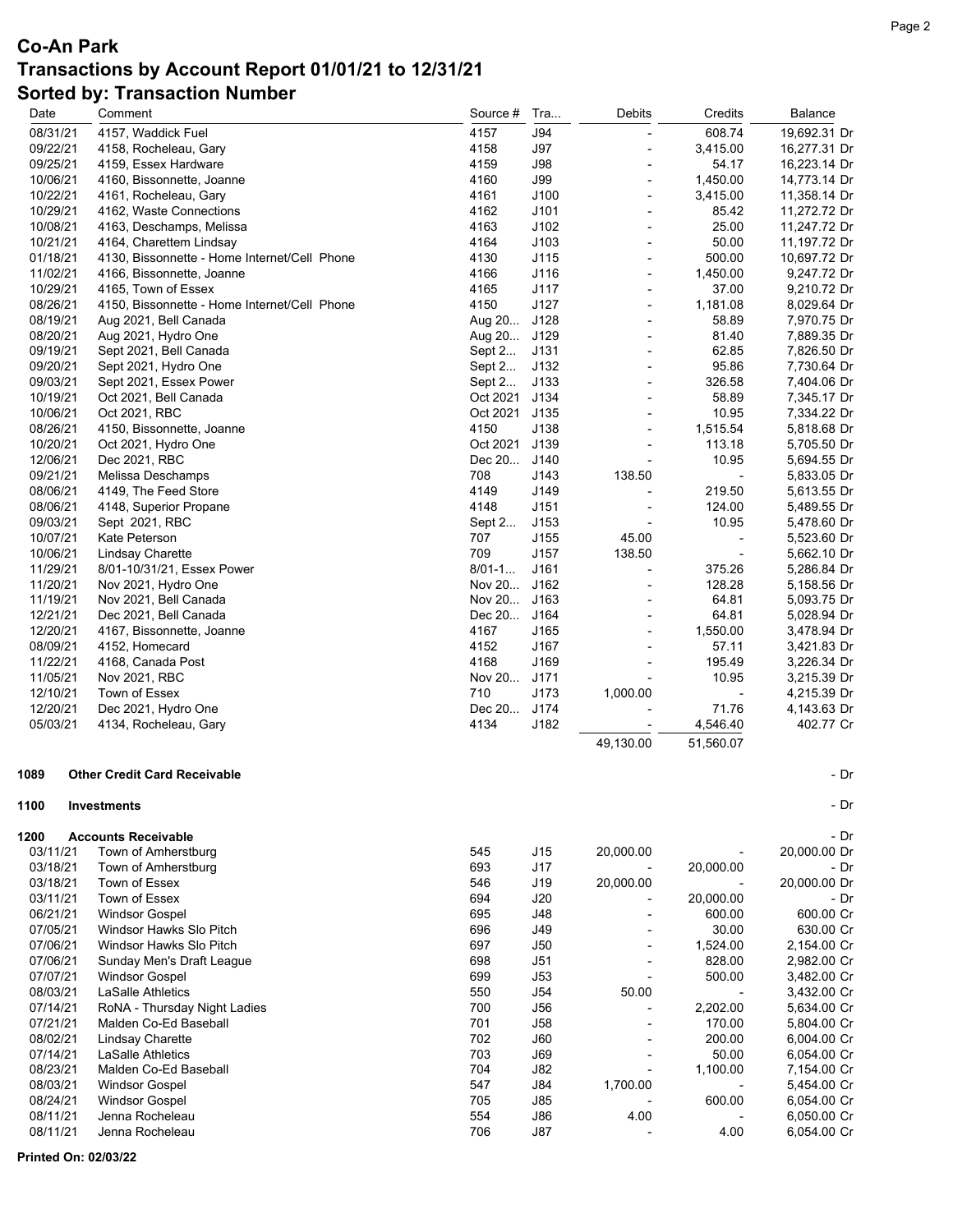| Date                 | Comment                                                                                         | Source #           | Tra          | Debits             | Credits                  | Balance                      |
|----------------------|-------------------------------------------------------------------------------------------------|--------------------|--------------|--------------------|--------------------------|------------------------------|
| 09/26/21             | Melissa Deschamps                                                                               | 555                | J108         | 138.50             |                          | 5,915.50 Cr                  |
| 08/02/21             | Lindsay Charette                                                                                | 553                | J110         | 338.50             |                          | 5,577.00 Cr                  |
| 08/03/21             | Windsor Hawks Slo Pitch                                                                         | 548                | J119         | 1,554.00           | ÷,                       | 4,023.00 Cr                  |
| 07/14/21             | RoNA - Thursday Night Ladies                                                                    | 551                | J121         | 2,202.00           |                          | 1,821.00 Cr                  |
| 07/21/21<br>08/03/21 | Malden Co-Ed Baseball<br>Sunday Men's Draft League                                              | 552<br>549         | J123<br>J125 | 1,270.00<br>828.00 | L,                       | 551.00 Cr<br>277.00 Dr       |
| 10/11/21             | Kate Peterson                                                                                   | 556                | J141         | 45.00              | $\overline{\phantom{a}}$ | 322.00 Dr                    |
| 09/21/21             | Melissa Deschamps                                                                               | 708                | J143         |                    | 138.50                   | 183.50 Dr                    |
| 10/07/21             | Kate Peterson                                                                                   | 707                | J155         | $\overline{a}$     | 45.00                    | 138.50 Dr                    |
| 10/06/21             | Lindsay Charette                                                                                | 709                | J157         |                    | 138.50                   | - Dr                         |
| 11/29/21             | Town of Essex                                                                                   | 557                | J158         | 1,000.00           |                          | 1,000.00 Dr                  |
| 12/10/21             | Town of Essex                                                                                   | 710                | J173         |                    | 1,000.00                 | - Dr                         |
|                      |                                                                                                 |                    |              | 49,130.00          | 49,130.00                |                              |
|                      |                                                                                                 |                    |              |                    |                          |                              |
| 1202                 | Capital held-Town of A'Burg                                                                     |                    |              |                    |                          | 11,591.34 Dr                 |
| 03/01/21<br>08/11/21 | To set up Capital Reserve for 2021<br>To set up capital paid directly by towns - Guardian Fence | Capital<br>Capital | J79<br>J145  | 15,000.00          | 11,702.40                | 26,591.34 Dr<br>14,888.94 Dr |
|                      |                                                                                                 |                    |              |                    |                          |                              |
|                      |                                                                                                 |                    |              | 15,000.00          | 11,702.40                |                              |
| 1203                 | <b>Capital Held - Town of Essex</b>                                                             |                    |              |                    |                          | 11,591.34 Dr                 |
| 03/01/21             | To set up Capital Reserve for 2021                                                              | Capital            | J79          | 15,000.00          |                          | 26,591.34 Dr                 |
| 08/11/21             | To set up capital paid directly by towns - Guardian Fence                                       | Capital            | J145         |                    | 11,702.40                | 14,888.94 Dr                 |
|                      |                                                                                                 |                    |              | 15,000.00          | 11,702.40                |                              |
| 1205                 | <b>Allowance for Doubtful Accounts</b>                                                          |                    |              |                    |                          | - Dr                         |
| 1220                 | <b>Advances &amp; Loans</b>                                                                     |                    |              |                    |                          | - Dr                         |
| 1300                 | <b>Purchase Prepayments</b>                                                                     |                    |              |                    |                          | - Dr                         |
| 1320                 |                                                                                                 |                    |              |                    |                          | - Dr                         |
|                      | <b>Prepaid Expenses</b>                                                                         |                    |              |                    |                          |                              |
| 1501                 | <b>Gas Tank/Pump</b>                                                                            |                    |              |                    |                          | - Dr                         |
| 1502                 | <b>Baseball diamond Float</b>                                                                   |                    |              |                    |                          | - Dr                         |
| 1505                 | <b>Back Stops</b>                                                                               |                    |              |                    |                          | 7,215.16 Dr                  |
| 1506                 | <b>Bleachers/Benches</b>                                                                        |                    |              |                    |                          | 23,402.50 Dr                 |
| 1507                 | <b>Land Tile</b>                                                                                |                    |              |                    |                          | 7,347.08 Dr                  |
| 1508                 | Grass/Trees                                                                                     |                    |              |                    |                          | 7,088.38 Dr                  |
| 1509                 | <b>Tennis Courts</b>                                                                            |                    |              |                    |                          | 67,780.63 Dr                 |
| 1510                 | <b>Playground/Picnic Tables</b>                                                                 |                    |              |                    |                          | 101,136.48 Dr                |
| 1511                 | <b>Maintenance Building/Pavilion</b>                                                            |                    |              |                    |                          | 54,908.87 Dr                 |
| 1512                 | Washrooms                                                                                       |                    |              |                    |                          | 39,181.63 Dr                 |
| 1513                 | <b>Driveway</b>                                                                                 |                    |              |                    |                          | 23,731.01 Dr                 |
| 1514                 | <b>Sertoma Shelter</b>                                                                          |                    |              |                    |                          | 22,650.59 Dr                 |
| 1515<br>08/11/21     | Fence<br>To set up capital paid directly by towns - Guardian Fence                              | Capital            | J145         | 23,404.80          |                          | 34,372.83 Dr<br>57,777.63 Dr |
| 1516                 | <b>Playground Equipment</b>                                                                     |                    |              |                    |                          | 58,947.03 Dr                 |
| 1517                 | <b>Office &amp; Lighting</b>                                                                    |                    |              |                    |                          | 21,301.65 Dr                 |
| 1518                 | <b>Playgym Todler Equipment</b>                                                                 |                    |              |                    |                          | - Dr                         |
|                      | Printed On: 02/03/22                                                                            |                    |              |                    |                          |                              |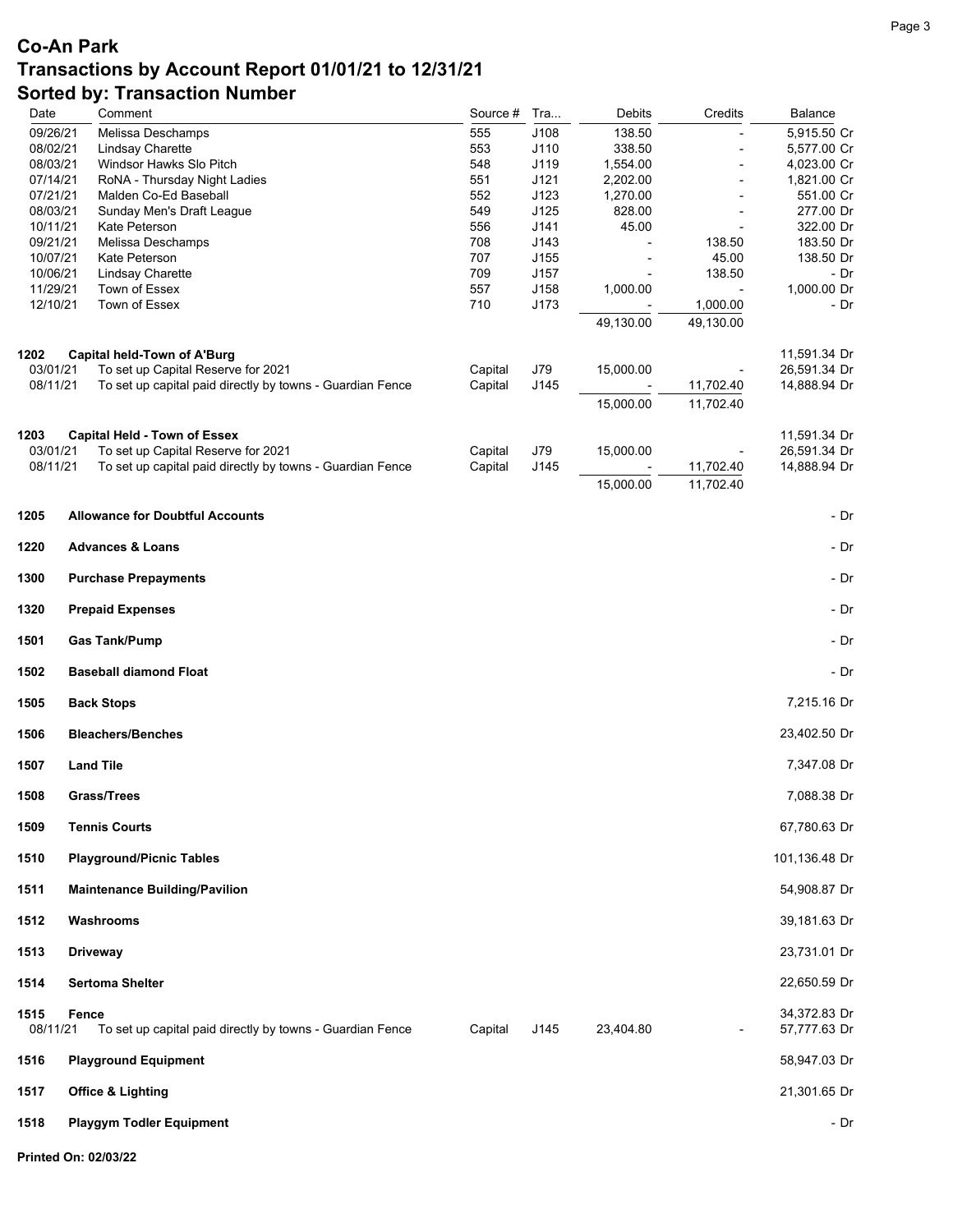| Date | ortoa wy<br><b>HANSASHAH HANDO</b><br>Comment | Source # Tra | Debits | Credits | Balance      |
|------|-----------------------------------------------|--------------|--------|---------|--------------|
| 1519 | LawnTractor/Blower/Weeder/Compresor           |              |        |         | 11,599.54 Dr |
| 1520 | Land                                          |              |        |         | 71,548.76 Dr |
| 1521 | <b>Volleyball Courts</b>                      |              |        |         | 4,704.33 Dr  |
| 1522 | <b>PA System</b>                              |              |        |         | 2,777.86 Dr  |
| 1523 | <b>Locker Room</b>                            |              |        |         | 3,000.00 Dr  |
| 1524 | <b>Shiskabob Shelter/Pop Stand</b>            |              |        |         | 27,868.68 Dr |
| 1525 | Landscaping                                   |              |        |         | 2,000.00 Dr  |
| 1526 | Soccer                                        |              |        |         | 3,610.70 Dr  |
| 1527 | <b>Alarm System</b>                           |              |        |         | $-Dr$        |
| 1528 | <b>Red Clay Diamonds</b>                      |              |        |         | $-Dr$        |
| 1529 | Sidewalk                                      |              |        |         | 14,142.95 Dr |
| 1530 | <b>Parking Lot</b>                            |              |        |         | 44,594.81 Dr |
| 1531 | Pwer Washer, Weed Eater                       |              |        |         | 2,648.24 Dr  |
| 1532 | <b>Barbecues - Metal</b>                      |              |        |         | $-Dr$        |
| 1533 | <b>Outdoor Heaters</b>                        |              |        |         | - Dr         |
| 1534 | <b>Bases - Rubber</b>                         |              |        |         | 4,634.78 Dr  |
| 1535 | <b>Csh Reg/Ice Mach/Freezer/Fridges</b>       |              |        |         | 3,510.13 Dr  |
| 1536 | Deep Fryer / Coffee Brew- Pop Stand           |              |        |         | 6,268.57 Dr  |
| 1537 | Drag Net - Ball Diamonds                      |              |        |         | $-Dr$        |
| 1538 | Pop Stand Equip - Roller Grill                |              |        |         | 3,434.18 Dr  |
| 1539 | <b>Field Liner</b>                            |              |        |         | 1,664.42 Dr  |
| 1540 | <b>Dug Outs</b>                               |              |        |         | 1,174.44 Dr  |
| 1541 | <b>Maintenance Enclosure</b>                  |              |        |         | 8,776.71 Dr  |
| 1550 | Utility Tractor, Mower, Pulverizer            |              |        |         | 46,126.58 Dr |
| 1560 | Turf Tiger 72" OTurn Mower                    |              |        |         | 17,553.60 Dr |
| 1810 | <b>Leasehold Improvements</b>                 |              |        |         | - Dr         |
| 1820 | <b>Office Furniture &amp; Equipment</b>       |              |        |         | $-Dr$        |
| 1825 | Accum. Amort. - Furn. & Equip.                |              |        |         | $-Dr$        |
| 1840 | Vehicle                                       |              |        |         | - Dr         |
| 1845 | Accum. Amort. - Vehicle                       |              |        |         | - $Dr$       |
| 1860 | <b>Building</b>                               |              |        |         | $-Dr$        |
| 1865 | Accum. Amort. - Building                      |              |        |         | $-Dr$        |
| 1880 | Land                                          |              |        |         | - $Dr$       |
|      | Printed On: 02/03/22                          |              |        |         |              |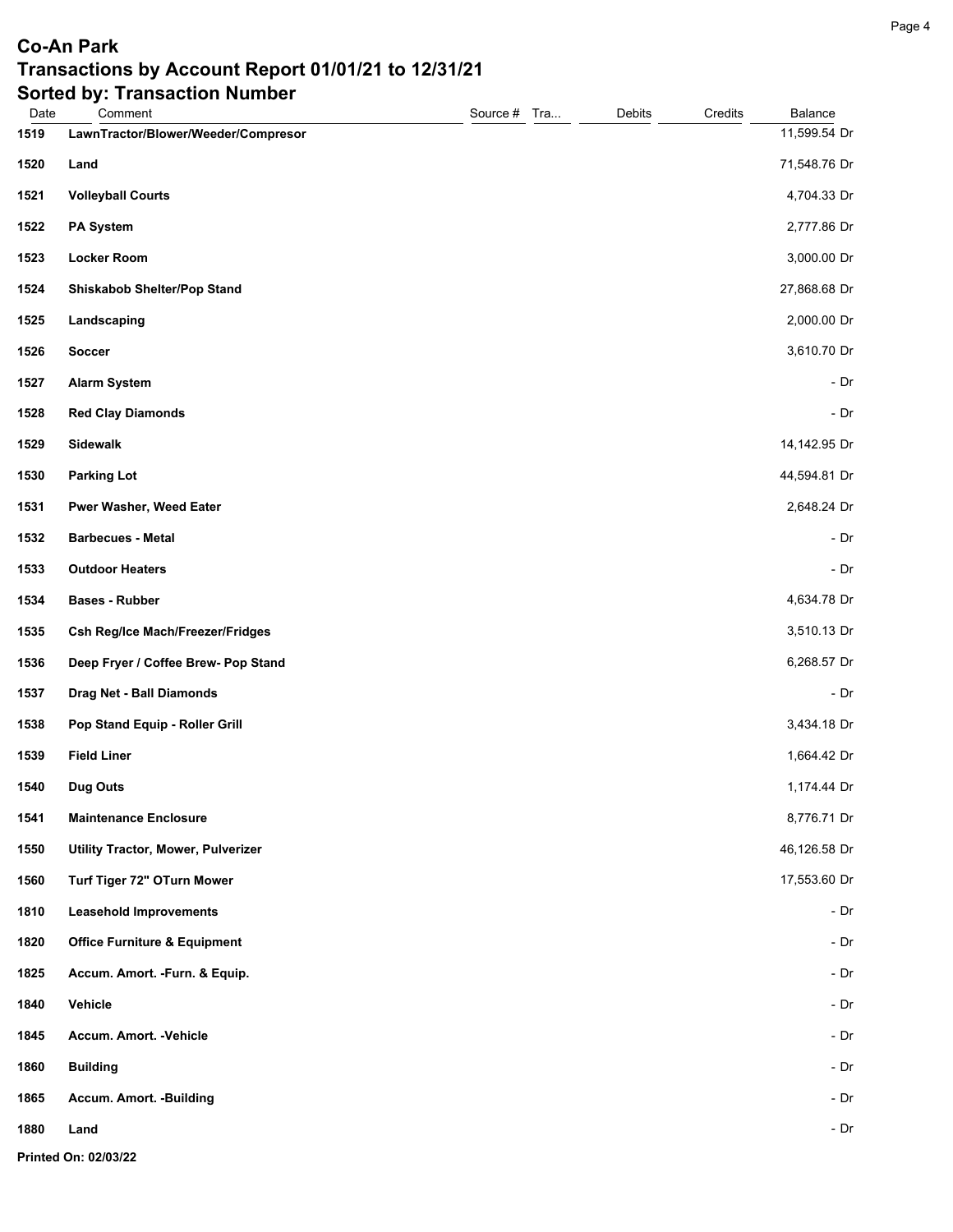| Date             | Comment                                                                                     | Source # Tra |      | Debits                   | Credits        | Balance                        |  |
|------------------|---------------------------------------------------------------------------------------------|--------------|------|--------------------------|----------------|--------------------------------|--|
| 1910             | <b>Computer Software</b>                                                                    |              |      |                          |                | - Dr                           |  |
| 1920             | Goodwill                                                                                    |              |      |                          |                | - Dr                           |  |
| 1930             | <b>Incorporation Cost</b>                                                                   |              |      |                          |                | - Dr                           |  |
| 2100             | <b>Accounts Payable</b>                                                                     |              |      |                          |                | - Cr                           |  |
| 2170             | Vacation payable                                                                            |              |      |                          |                | - Cr                           |  |
| 2180             | El Payable                                                                                  |              |      |                          |                | - Cr                           |  |
| 2185             | <b>CPP Payable</b>                                                                          |              |      |                          |                | - Cr                           |  |
| 2190             | <b>Federal Income Tax Payable</b>                                                           |              |      |                          |                | - Cr                           |  |
| 2220             | <b>EHT Payable</b>                                                                          |              |      |                          |                | - Cr                           |  |
| 2230             | <b>WSIB Payable</b>                                                                         |              |      |                          |                | - Cr                           |  |
| 2234             | <b>User-Defined Expense 1 Payable</b>                                                       |              |      |                          |                | - Cr                           |  |
| 2240             | <b>Deduction 1 Payable</b>                                                                  |              |      |                          |                | - Cr                           |  |
| 2370             | <b>HST Charged on Sales</b>                                                                 |              |      |                          |                | - Cr                           |  |
| 2375             | <b>HST Paid on Purchases</b>                                                                |              |      |                          |                | - Cr                           |  |
| 2380             | <b>HST Payroll Deductions</b>                                                               |              |      |                          |                | - Cr                           |  |
| 2385             | <b>HST Adjustments</b>                                                                      |              |      |                          |                | - Cr                           |  |
| 2460             | <b>Prepaid Sales/Deposits</b>                                                               |              |      |                          |                | - Cr                           |  |
| 2620             | <b>Reserve for Special Projects</b>                                                         |              |      |                          |                | - Cr                           |  |
| 2630<br>03/01/21 | <b>Capital Surplus</b><br>To set up Capital Reserve for 2021                                | Capital      | J79  |                          | 30,000.00      | 782,730.97 Cr<br>812,730.97 Cr |  |
| 12/31/21         | To Roll over any profit/loss to capital surplus                                             | Year E       | J175 | 7,317.87                 |                | 805,413.10 Cr                  |  |
|                  |                                                                                             |              |      | 7,317.87                 | 30,000.00      |                                |  |
| 2650             | <b>Captial Expense - Pop Stand</b>                                                          |              |      |                          |                | - Cr                           |  |
| 2652             | <b>Security Deposit -Essex Gas &amp; Steam</b><br>Due Town of Essex                         |              |      |                          |                | 500.00 Cr<br>- Cr              |  |
| 2653<br>2654     | Due Co-An Park                                                                              |              |      |                          |                | - Cr                           |  |
| 12/31/21         | To set up additional operating funds for 2021 not recd at year                              | Operati J178 |      | 1,000.00                 | $\blacksquare$ | 1,000.00 Dr                    |  |
| 2655             | <b>Curent Surplus</b>                                                                       |              |      |                          |                | - Cr                           |  |
| 3110             | <b>Partner A Contributions</b>                                                              |              |      |                          |                | - Cr                           |  |
| 3115             | <b>Partner A Withdrawals</b>                                                                |              |      |                          |                | - Cr                           |  |
| 3130             | <b>Partner B Contributions</b>                                                              |              |      |                          |                | - Cr                           |  |
| 3135             | <b>Partner B Withdrawals</b>                                                                |              |      |                          |                | - Cr                           |  |
| 3560<br>12/31/21 | <b>Retained Earnings - Previous Year</b><br>To Roll over any profit/loss to capital surplus | Year E J175  |      | $\overline{\phantom{a}}$ | 7,317.87       | 7,317.87 Dr<br>- Cr            |  |
| 4020             | <b>Operating Grant -Town of Essex</b>                                                       |              |      |                          |                | - Cr                           |  |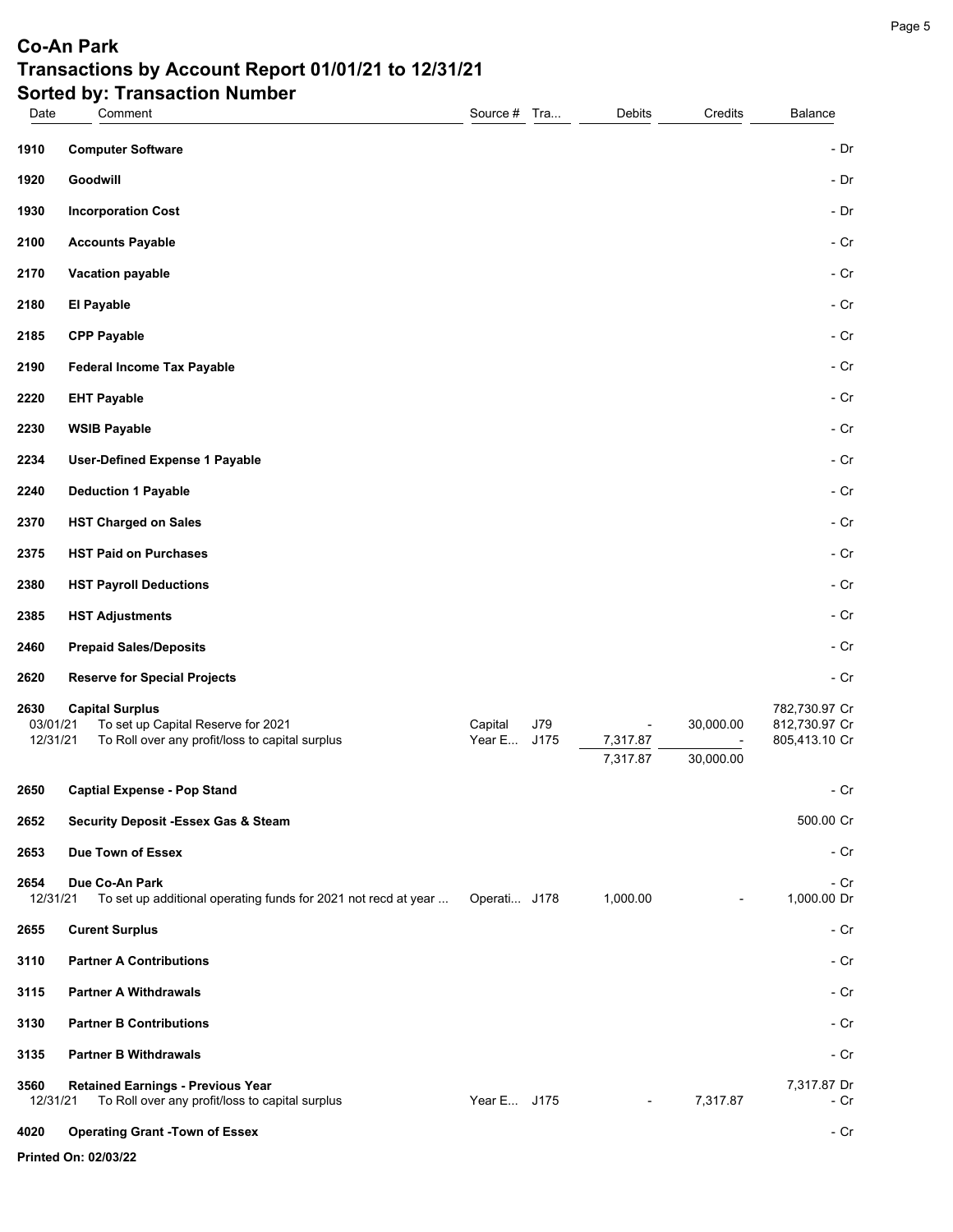| Date                 | Comment                                                        | Source #   | Tra          | <b>Debits</b> | Credits            | Balance                    |
|----------------------|----------------------------------------------------------------|------------|--------------|---------------|--------------------|----------------------------|
| 03/18/21             | Town of Essex                                                  | 546        | J19          |               | 20,000.00          | 20,000.00 Cr               |
| 11/29/21             | Town of Essex                                                  | 557        | J158         |               | 1,000.00           | 21,000.00 Cr               |
|                      |                                                                |            |              |               | 21,000.00          |                            |
| 4022                 | <b>Capital Grant - Town of Essex</b>                           |            |              |               |                    | - Cr                       |
| 4025                 | <b>Reserve Fund - Town of Essex</b>                            |            |              |               |                    | - Cr                       |
| 4030                 | <b>Operating Grant - Town Amherstburg</b>                      |            |              |               |                    | - Cr                       |
| 03/11/21             | Town of Amherstburg                                            | 545        | J15          |               | 20,000.00          | 20,000.00 Cr               |
| 12/31/21             | To set up additional operating funds for 2021 not recd at year | Operati    | J178         |               | 1,000.00           | 21,000.00 Cr               |
|                      |                                                                |            |              |               | 21,000.00          |                            |
| 4032                 | <b>Capital Grant - Town of Amherstburg</b>                     |            |              |               |                    | - Cr                       |
| 4035                 | <b>Reserve Grant - Town Amherstburg</b>                        |            |              |               |                    | - Cr                       |
| 4040                 | <b>User Fees - Leagues</b>                                     |            |              |               |                    | - Cr                       |
| 08/03/21             | <b>LaSalle Athletics</b>                                       | 550        | J54          |               | 40.00              | 40.00 Cr                   |
| 08/03/21             | Windsor Hawks Slo Pitch                                        | 548        | J119         |               | 924.00             | 964.00 Cr                  |
| 07/14/21             | RoNA - Thursday Night Ladies                                   | 551        | J121         |               | 1,232.00           | 2,196.00 Cr                |
| 07/21/21<br>08/03/21 | Malden Co-Ed Baseball<br>Sunday Men's Draft League             | 552<br>549 | J123<br>J125 |               | 1,049.00<br>528.00 | 3,245.00 Cr<br>3,773.00 Cr |
| 10/11/21             | Kate Peterson                                                  | 556        | J141         |               | 25.00              | 3,798.00 Cr                |
|                      |                                                                |            |              |               | 3,798.00           |                            |
| 4050                 | User Fees - Uncollected to date                                |            |              |               |                    | - Cr                       |
|                      |                                                                |            |              |               |                    |                            |
| 4200<br>04/16/21     | Events/Jack n Jills<br>4131, Rick Mailing                      | 4131       | J21          | 450.00        |                    | - Cr<br>450.00 Dr          |
|                      |                                                                |            |              |               |                    |                            |
| 4201                 | <b>Events - Heater</b>                                         |            |              |               |                    | - Cr                       |
| 4205                 | <b>Events/Family Reunions</b>                                  |            |              |               |                    | - Cr                       |
| 08/03/21             | <b>Windsor Gospel</b>                                          | 547        | <b>J84</b>   |               | 1,700.00           | 1,700.00 Cr                |
| 10/08/21             | 4163, Deschamps, Melissa                                       | 4163       | J102         | 25.00         | $\overline{a}$     | 1,675.00 Cr                |
| 10/21/21             | 4164, Charettem Lindsay                                        | 4164       | J103         | 50.00         |                    | 1,625.00 Cr                |
| 09/26/21<br>08/02/21 | Melissa Deschamps                                              | 555<br>553 | J108<br>J110 |               | 125.00<br>325.00   | 1,750.00 Cr<br>2,075.00 Cr |
|                      | Lindsay Charette                                               |            |              | 75.00         | 2,150.00           |                            |
| 4210                 | <b>Events/Baseball Tournaments</b>                             |            |              |               |                    | - Cr                       |
| 4215                 | Events/Other                                                   |            |              |               |                    | - Cr                       |
|                      |                                                                |            |              |               |                    |                            |
| 4220                 | <b>Pop Stand</b>                                               |            |              |               |                    | - Cr                       |
| 4230                 | <b>Set Up Fees</b>                                             |            |              |               |                    | - Cr                       |
| 08/03/21             | <b>LaSalle Athletics</b>                                       | 550        | J54          |               | 10.00              | 10.00 Cr                   |
| 08/03/21<br>07/14/21 | Windsor Hawks Slo Pitch<br>RoNA - Thursday Night Ladies        | 548<br>551 | J119<br>J121 |               | 300.00<br>500.00   | 310.00 Cr<br>810.00 Cr     |
| 07/21/21             | Malden Co-Ed Baseball                                          | 552        | J123         |               | 51.00              | 861.00 Cr                  |
| 08/03/21             | Sunday Men's Draft League                                      | 549        | J125         |               | 130.00             | 991.00 Cr                  |
| 10/11/21             | Kate Peterson                                                  | 556        | J141         |               | 10.00              | 1,001.00 Cr                |
|                      |                                                                |            |              |               | 1.001.00           |                            |
|                      |                                                                |            |              |               |                    |                            |
| 4240                 | <b>Rubber Base Revenue</b>                                     |            |              |               |                    | - Cr                       |
| 08/03/21             | Windsor Hawks Slo Pitch                                        | 548        | J119         |               | 300.00             | 300.00 Cr                  |
| 07/14/21             | RoNA - Thursday Night Ladies                                   | 551        | J121         |               | 300.00             | 600.00 Cr                  |
|                      |                                                                |            |              |               | 600.00             |                            |
| 4250                 | <b>Advance Deposits Re: Next Season</b>                        |            |              |               |                    | - Cr                       |
| 4420                 | <b>Co-An Appreciation Day</b>                                  |            |              |               |                    | - Cr                       |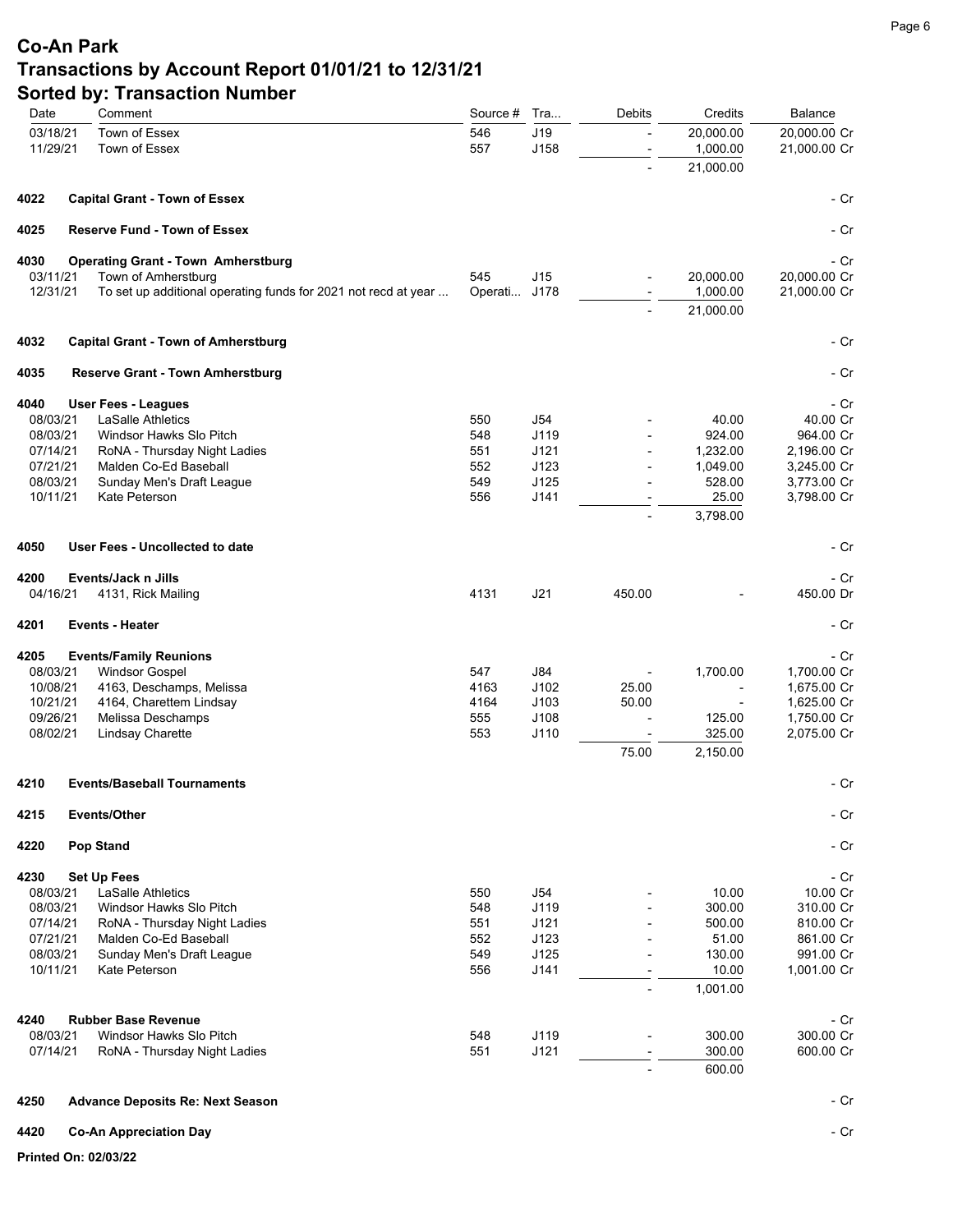| Date                                                                                                 | <b>OULGU DY. THANSACHUIL NUMBER</b><br>Comment                                                                                                                                                                         | Source # Tra                                         |                                                             | Debits | Credits                                                                          | Balance                                                                                                 |
|------------------------------------------------------------------------------------------------------|------------------------------------------------------------------------------------------------------------------------------------------------------------------------------------------------------------------------|------------------------------------------------------|-------------------------------------------------------------|--------|----------------------------------------------------------------------------------|---------------------------------------------------------------------------------------------------------|
| 4422                                                                                                 | <b>Food Rights Revenue</b>                                                                                                                                                                                             |                                                      |                                                             |        |                                                                                  | - Cr                                                                                                    |
| 4425                                                                                                 | <b>Banner Advertising Revenue</b>                                                                                                                                                                                      |                                                      |                                                             |        |                                                                                  | - Cr                                                                                                    |
| 4430<br>08/11/21<br>09/26/21<br>08/02/21<br>08/03/21<br>07/14/21<br>07/21/21<br>08/03/21<br>10/11/21 | <b>Insurance Revenue</b><br>Jenna Rocheleau<br>Melissa Deschamps<br>Lindsay Charette<br>Windsor Hawks Slo Pitch<br>RoNA - Thursday Night Ladies<br>Malden Co-Ed Baseball<br>Sunday Men's Draft League<br>Kate Peterson | 554<br>555<br>553<br>548<br>551<br>552<br>549<br>556 | J86<br>J108<br>J110<br>J119<br>J121<br>J123<br>J125<br>J141 |        | 4.00<br>13.50<br>13.50<br>30.00<br>170.00<br>170.00<br>170.00<br>10.00<br>581.00 | - Cr<br>4.00 Cr<br>17.50 Cr<br>31.00 Cr<br>61.00 Cr<br>231.00 Cr<br>401.00 Cr<br>571.00 Cr<br>581.00 Cr |
| 4435                                                                                                 | <b>Garnshment - P Owens</b>                                                                                                                                                                                            |                                                      |                                                             |        |                                                                                  | - Cr                                                                                                    |
| 4440                                                                                                 | <b>Interest Revenue</b>                                                                                                                                                                                                |                                                      |                                                             |        |                                                                                  | - Cr                                                                                                    |
| 4445                                                                                                 | <b>Fund Raising Event</b>                                                                                                                                                                                              |                                                      |                                                             |        |                                                                                  | $- Cr$                                                                                                  |
| 4450                                                                                                 | <b>Donation</b>                                                                                                                                                                                                        |                                                      |                                                             |        |                                                                                  | - Cr                                                                                                    |
| 4455                                                                                                 | <b>Accessibility - A'Burg Contribution</b>                                                                                                                                                                             |                                                      |                                                             |        |                                                                                  | - Cr                                                                                                    |
| 4456                                                                                                 | <b>Accessibility - Essex Contribution</b>                                                                                                                                                                              |                                                      |                                                             |        |                                                                                  | $- Cr$                                                                                                  |
| 4460                                                                                                 | <b>Miscellaneous Revenue</b>                                                                                                                                                                                           |                                                      |                                                             |        |                                                                                  | - Cr                                                                                                    |
| 5019                                                                                                 | Loss due to Covid Shutdown                                                                                                                                                                                             |                                                      |                                                             |        |                                                                                  | - Dr                                                                                                    |
| 5120                                                                                                 | <b>Goods Sold</b>                                                                                                                                                                                                      |                                                      |                                                             |        |                                                                                  | - Dr                                                                                                    |
| 5130                                                                                                 | Adjustment In/Out transactions                                                                                                                                                                                         |                                                      |                                                             |        |                                                                                  | - Dr                                                                                                    |
| 5200                                                                                                 | <b>Purchases</b>                                                                                                                                                                                                       |                                                      |                                                             |        |                                                                                  | - Dr                                                                                                    |
| 5220                                                                                                 | <b>Purchase Returns</b>                                                                                                                                                                                                |                                                      |                                                             |        |                                                                                  | - Dr                                                                                                    |
| 5240                                                                                                 | <b>Early Payment Purchase Discounts</b>                                                                                                                                                                                |                                                      |                                                             |        |                                                                                  | - Dr                                                                                                    |
| 5300                                                                                                 | <b>Freight Expense</b>                                                                                                                                                                                                 |                                                      |                                                             |        |                                                                                  | - Dr                                                                                                    |
| 5410                                                                                                 | <b>Wages &amp; Salaries</b>                                                                                                                                                                                            |                                                      |                                                             |        |                                                                                  | $-Dr$                                                                                                   |
| 5420                                                                                                 | <b>El Expense</b>                                                                                                                                                                                                      |                                                      |                                                             |        |                                                                                  | $-Dr$                                                                                                   |
| 5430                                                                                                 | <b>CPP Expense</b>                                                                                                                                                                                                     |                                                      |                                                             |        |                                                                                  | $-Dr$                                                                                                   |
| 5440                                                                                                 | <b>WSIB Expense</b>                                                                                                                                                                                                    |                                                      |                                                             |        |                                                                                  | $-Dr$                                                                                                   |
| 5460                                                                                                 | <b>EHT Expense</b>                                                                                                                                                                                                     |                                                      |                                                             |        |                                                                                  | $-Dr$                                                                                                   |
| 5464                                                                                                 | <b>User-Defined Expense 1 Expense</b>                                                                                                                                                                                  |                                                      |                                                             |        |                                                                                  | $-Dr$                                                                                                   |
| 5465                                                                                                 | <b>User-Defined Expense 2 Expense</b>                                                                                                                                                                                  |                                                      |                                                             |        |                                                                                  | $-Dr$                                                                                                   |
| 5466                                                                                                 | <b>User-Defined Expense 3 Expense</b>                                                                                                                                                                                  |                                                      |                                                             |        |                                                                                  | - Dr                                                                                                    |
| 5467                                                                                                 | <b>User-Defined Expense 4 Expense</b>                                                                                                                                                                                  |                                                      |                                                             |        |                                                                                  | $-Dr$                                                                                                   |
| 5468                                                                                                 | <b>User-Defined Expense 5 Expense</b>                                                                                                                                                                                  |                                                      |                                                             |        |                                                                                  | $-Dr$                                                                                                   |
| 5470                                                                                                 | <b>Employee Benefits</b>                                                                                                                                                                                               |                                                      |                                                             |        |                                                                                  | - Dr                                                                                                    |
|                                                                                                      | Printed On: 02/03/22                                                                                                                                                                                                   |                                                      |                                                             |        |                                                                                  |                                                                                                         |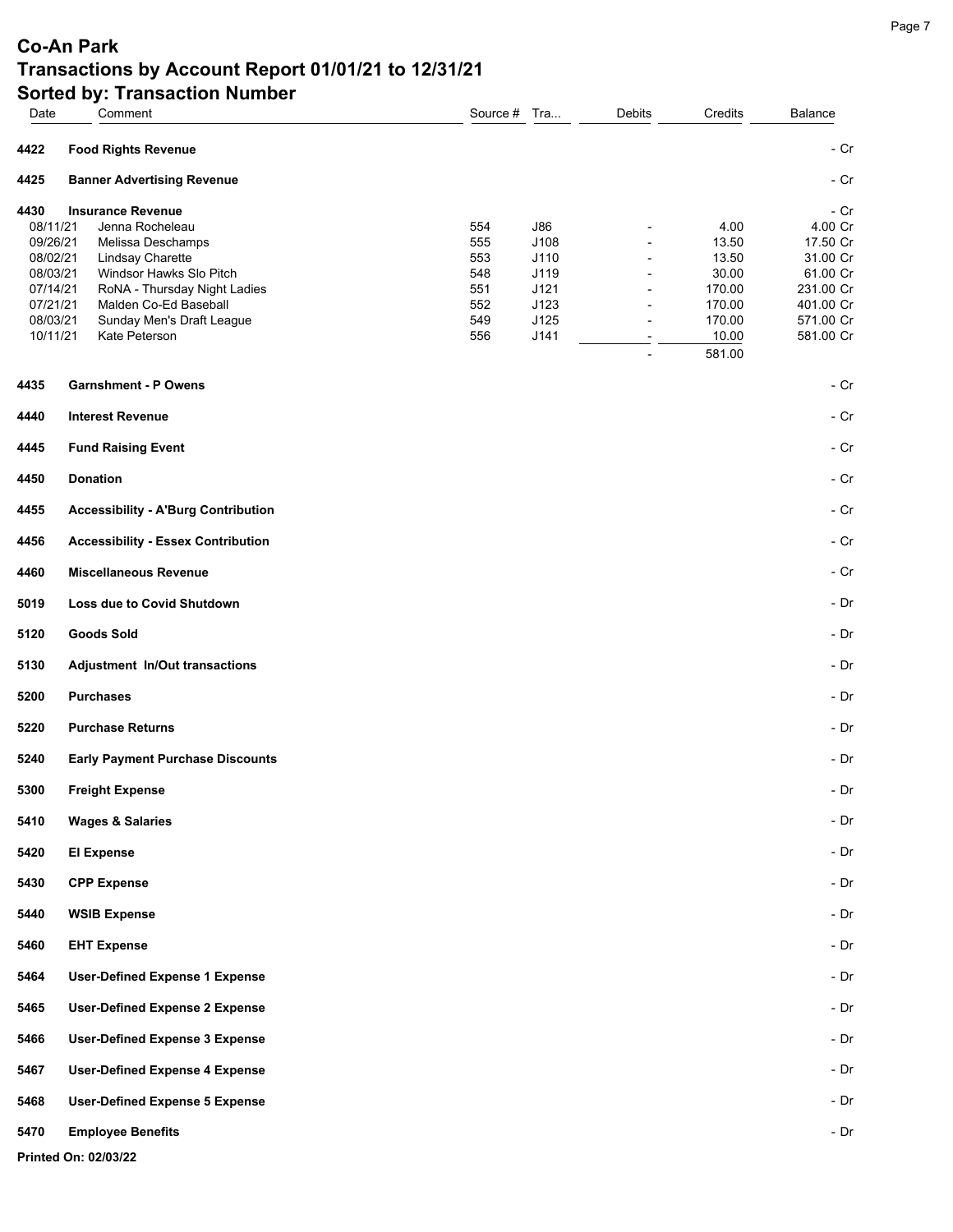| Date             | Comment                                                 | Source # Tra… |            | Debits   | Credits        | Balance           |
|------------------|---------------------------------------------------------|---------------|------------|----------|----------------|-------------------|
| 5610             | <b>Accounting &amp; Legal</b>                           |               |            |          |                | - Dr              |
| 5615             | <b>Advertising &amp; Promotions</b>                     |               |            |          |                | - Dr              |
| 5620             | <b>Bank Charges</b>                                     |               |            |          |                | - Dr              |
| 02/06/21         | Feb 2021, RBC                                           | Feb 20 J4     |            | 10.95    |                | 10.95 Dr          |
| 03/05/21         | March 2021, RBC                                         | March         | J7         | 10.95    |                | 21.90 Dr          |
| 04/06/21         | April 2021, RBC                                         | April 2       | J13        | 10.95    |                | 32.85 Dr          |
| 05/06/21         | May 2021, RBC                                           | May 20 J27    |            | 10.95    |                | 43.80 Dr          |
| 06/04/21         | <b>June 2021, RBC</b>                                   | June 2        | J39        | 10.95    |                | 54.75 Dr          |
| 07/06/21         | <b>July 2021, RBC</b>                                   | July 20       | J52        | 10.95    |                | 65.70 Dr          |
| 08/03/21         | Aug 2021, RBC                                           | Aug 20        | J68        | 10.95    | $\blacksquare$ | 76.65 Dr          |
| 10/06/21         | Oct 2021, RBC                                           | Oct 2021      | J135       | 10.95    |                | 87.60 Dr          |
| 12/06/21         | Dec 2021, RBC                                           | Dec 20 J140   |            | 10.95    |                | 98.55 Dr          |
| 09/03/21         | Sept 2021, RBC                                          | Sept 2        | J153       | 10.95    |                | 109.50 Dr         |
| 11/05/21         | Nov 2021, RBC                                           | Nov 20 J171   |            | 10.95    |                | 120.45 Dr         |
|                  |                                                         |               |            | 120.45   |                |                   |
| 5621             | <b>NSF Fees</b>                                         |               |            |          |                | - Dr              |
| 5622             | <b>Bad Debt</b>                                         |               |            |          |                | - Dr              |
| 5625             | <b>Building Supplies &amp; Maintenance</b>              |               |            |          |                | - Dr              |
| 04/21/21         | 4135, Advantage Farm Equipment                          | 4135          | J23        | 148.15   |                | 148.15 Dr         |
| 07/09/21         | 4144, Holland Cleaning Solutions                        | 4144          | J65        | 280.77   |                | 428.92 Dr         |
| 07/12/21         | 4143, Essex Hardware                                    | 4143          | J74        | 53.65    |                | 482.57 Dr         |
| 07/12/21         | 4145, Essex Hardware                                    | 4145          | J76        | 27.43    |                | 510.00 Dr         |
| 08/12/21         | 4154, Heaton Sanitation                                 | 4154          | J91        | 372.90   | $\blacksquare$ | 882.90 Dr         |
| 09/25/21         | 4159, Essex Hardware                                    | 4159          | J98        | 54.17    |                | 937.07 Dr         |
| 08/06/21         | 4149, The Feed Store                                    | 4149          | J149       | 219.50   | ÷              | 1,156.57 Dr       |
| 08/09/21         | 4152, Homecard                                          | 4152          | J167       | 57.11    | $\blacksquare$ | 1,213.68 Dr       |
| 05/03/21         | 4134, Rocheleau, Gary                                   | 4134          | J182       | 105.00   |                | 1,318.68 Dr       |
|                  |                                                         |               |            | 1,318.68 |                |                   |
| 5626             | <b>Bldg Maintenance due to Vadalism</b>                 |               |            |          |                | - Dr              |
| 5630             | <b>Baseball Diamonds</b>                                |               |            |          |                | - Dr              |
| 5640             | <b>Courier &amp; Postage</b>                            |               |            |          |                | - Dr              |
|                  |                                                         |               |            |          |                |                   |
| 5645             | <b>Co-An Appreciation Day</b>                           |               |            |          |                | - Dr              |
| 5646             | <b>Catering/Bar -Other Events</b>                       |               |            |          |                | - Dr              |
| 5650             | <b>Currency Exchange &amp; Rounding</b>                 |               |            |          |                | - Dr              |
| 5660             | <b>Amortization Expense</b>                             |               |            |          |                | - Dr              |
| 5680<br>08/09/21 | Landscaping / Grounds / Stone<br>4151, Daniher Top Soil | 4151          | J88        | 124.30   |                | - Dr<br>124.30 Dr |
|                  |                                                         |               |            |          |                |                   |
| 5682             | <b>Heater Use</b>                                       |               |            |          |                | - Dr              |
| 5685             | <b>Insurance</b>                                        |               |            |          |                | - Dr              |
| 08/09/21         | 4153, Town of Essex                                     | 4153          | <b>J90</b> | 544.00   |                | 544.00 Dr         |
| 10/29/21         | 4165, Town of Essex                                     | 4165          | J117       | 37.00    |                | 581.00 Dr         |
| 05/03/21         | 4134, Rocheleau, Gary                                   | 4134          | J182       | 1,031.40 |                | 1,612.40 Dr       |
|                  |                                                         |               |            | 1,612.40 |                |                   |
| 5690             | <b>Interest Charges</b>                                 |               |            |          |                | - Dr              |
|                  |                                                         |               |            |          |                |                   |
| 5695             | <b>Janitorial Supplies</b>                              |               |            |          |                | - Dr              |
| 5700             | <b>Office Supplies</b>                                  |               |            |          |                | - Dr              |
|                  | Printed On: 02/03/22                                    |               |            |          |                |                   |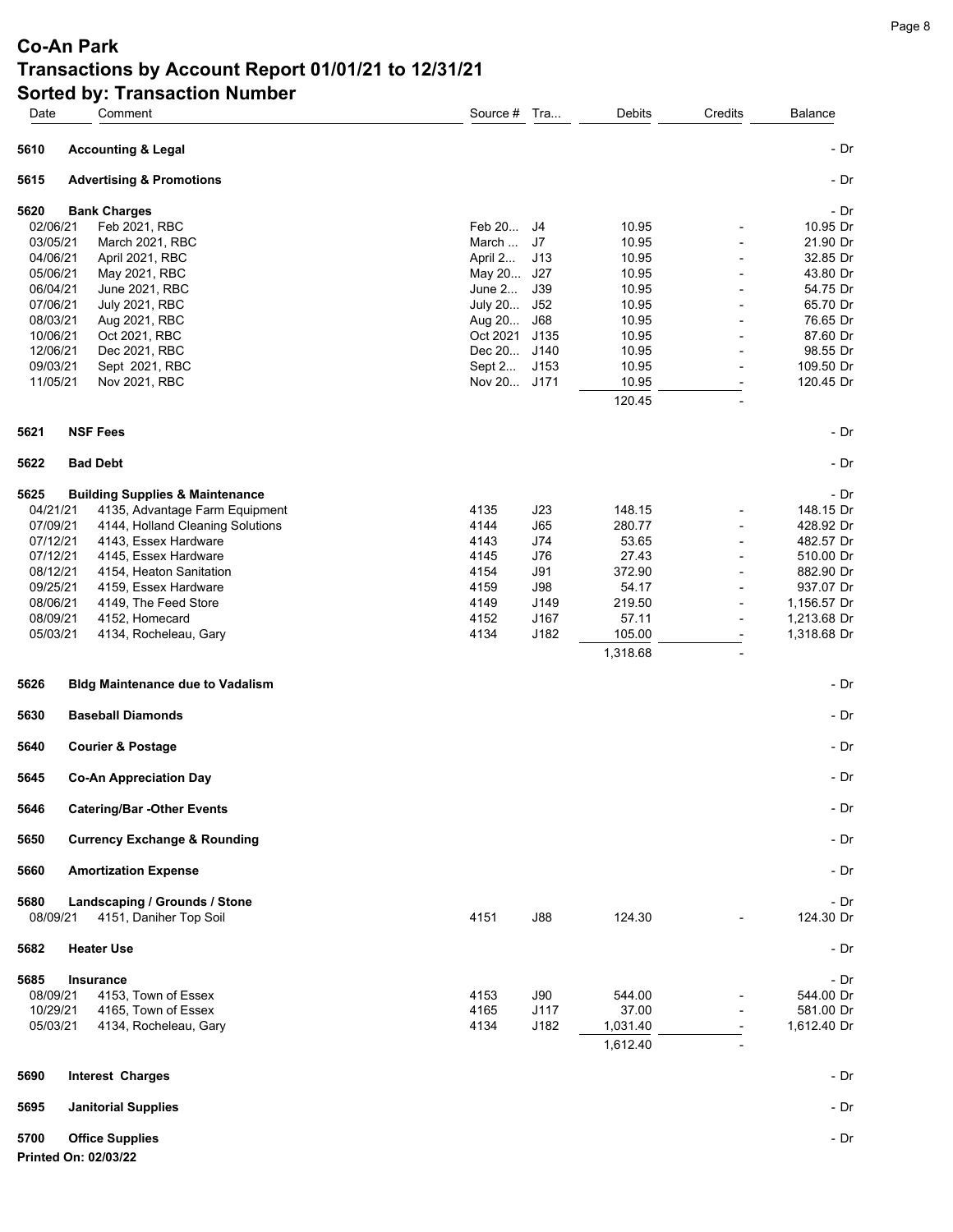| Date                 | Comment                                        | Source #     | Tra          | Debits                | Credits                  | Balance                      |
|----------------------|------------------------------------------------|--------------|--------------|-----------------------|--------------------------|------------------------------|
| 06/26/21             | 4142, Bissonnette, Joanne                      | 4142         | J44          | 46.76                 |                          | 46.76 Dr                     |
| 08/26/21             | 4150, Bissonnette, Joanne                      | 4150         | J138         | 65.54                 |                          | 112.30 Dr                    |
| 11/22/21             | 4168, Canada Post                              | 4168         | J169         | 195.49                |                          | 307.79 Dr                    |
|                      |                                                |              |              | 307.79                |                          |                              |
| 5720                 | <b>Park Maintenance Employee</b>               |              |              |                       |                          | - Dr                         |
| 05/22/21             | 4139, Rocheleau, Gary                          | 4137         | J36          | 3,415.00              |                          | 3,415.00 Dr                  |
| 06/22/21             | 4141, Rocheleau, Gary                          | 4141         | J42          | 3,415.00              |                          | 6,830.00 Dr                  |
| 08/03/21             | 4146, Rocheleau, Gary                          | 4146         | J67          | 3,415.00              |                          | 10,245.00 Dr                 |
| 08/22/21             | 4156, Rocheleau, Gary                          | 4153         | J93          | 3,415.00              |                          | 13,660.00 Dr                 |
| 09/22/21             | 4158, Rocheleau, Gary                          | 4158         | J97          | 3,415.00              | $\overline{a}$           | 17,075.00 Dr                 |
| 10/22/21<br>05/03/21 | 4161, Rocheleau, Gary<br>4134, Rocheleau, Gary | 4161<br>4134 | J100<br>J182 | 3,415.00<br>3,410.00  |                          | 20,490.00 Dr<br>23,900.00 Dr |
|                      |                                                |              |              | 23,900.00             |                          |                              |
|                      |                                                |              |              |                       |                          |                              |
| 5721                 | Park Janitorial Employee                       |              |              |                       |                          | - Dr                         |
| 5722                 | <b>WSIB/Insurance</b>                          |              |              |                       |                          | - Dr                         |
| 5730                 | <b>Vehicle Expenses (Gas etc)</b>              |              |              |                       |                          | - Dr                         |
| 04/15/21             | 4136, Waddick Fuel                             | 4136         | J24          | 570.88                |                          | 570.88 Dr                    |
| 08/31/21             | 4157, Waddick Fuel                             | 4157         | J94          | 608.74                |                          | 1,179.62 Dr                  |
|                      |                                                |              |              | 1,179.62              |                          |                              |
| 5740                 | <b>Miscellaneous Expenses</b>                  |              |              |                       |                          | - Dr                         |
| 5750                 | <b>Pop Stand Expenses</b>                      |              |              |                       |                          | - Dr                         |
| 08/06/21             | 4148, Superior Propane                         | 4148         | J151         | 124.00                |                          | 124.00 Dr                    |
| 5751                 | Payroll - pop stand                            |              |              |                       |                          | - Dr                         |
| 5752                 | <b>Pop Stand Gas Expense</b>                   |              |              |                       |                          | - Dr                         |
| 5755                 | <b>Pop Stand Renovations/Repairs</b>           |              |              |                       |                          | - Dr                         |
| 5760                 | Rent                                           |              |              |                       |                          | - Dr                         |
| 5765                 | <b>Repair &amp; Maintenance</b>                |              |              |                       |                          | - Dr                         |
| 5780                 | <b>Telephone</b>                               |              |              |                       |                          | - Dr                         |
| 5781                 | <b>Sanitation</b>                              |              |              |                       |                          | - Dr                         |
| 5784                 | <b>Secretarial Wages</b>                       |              |              |                       |                          | - Dr                         |
| 03/12/21             | 4132, Bissonnette, Joanne                      | 4132         | J14          | 4,350.00              |                          | 4,350.00 Dr                  |
| 04/15/21             | 4133, Bissonnette, Joanne                      | 4133         | J29          | 1,450.00              |                          | 5,800.00 Dr                  |
| 04/26/21             | 4137, Bissonnette, Joanne                      | 4137         | J31          | 1,450.00              | ÷,                       | 7,250.00 Dr                  |
| 05/27/21             | 4140, Bissonnette, Joanne                      | 4140         | J37          | 1,450.00              | $\overline{\phantom{a}}$ | 8,700.00 Dr                  |
| 06/26/21             | 4142, Bissonnette, Joanne                      | 4142         | J44          | 1,450.00              |                          | 10,150.00 Dr                 |
| 07/23/21             | 4147, Bissonnette, Joanne                      | 4147         | J63          | 1,450.00              | ÷,                       | 11,600.00 Dr                 |
| 10/06/21             | 4160, Bissonnette, Joanne                      | 4160         | <b>J99</b>   | 1,450.00              | $\overline{\phantom{a}}$ | 13,050.00 Dr                 |
| 11/02/21             | 4166, Bissonnette, Joanne                      | 4166         | J116         | 1,450.00              | $\overline{a}$           | 14,500.00 Dr                 |
| 08/26/21<br>12/20/21 | 4150, Bissonnette, Joanne                      | 4150         | J138         | 1,450.00              | ÷,                       | 15,950.00 Dr                 |
|                      | 4167, Bissonnette, Joanne                      | 4167         | J165         | 1,550.00<br>17,500.00 | $\overline{a}$           | 17,500.00 Dr                 |
| 5789                 | <b>Soccer</b>                                  |              |              |                       |                          | - Dr                         |
|                      |                                                |              |              |                       |                          |                              |
| 5790<br>01/08/21     | <b>Utilities</b>                               | Jan 2021 J1  |              |                       |                          | - Dr<br>58.91 Dr             |
| 01/20/21             | Jan 2021, Bell Canada<br>Jan 2021, Hydro One   | Jan 2021     | J2           | 58.91<br>62.53        | L,                       | 121.44 Dr                    |
| 02/19/21             | Feb 2021, Bell Canada                          | Feb 20       | J5           | 58.87                 |                          | 180.31 Dr                    |
| 03/01/21             | Feb 2021, Hydro One                            | Feb 20       | J9           | 74.33                 | $\overline{a}$           | 254.64 Dr                    |
| 03/01/21             | Mar 2021, Essex Power                          | Mar 20 J10   |              | 308.36                | ÷                        | 563.00 Dr                    |
| 03/19/21             | Mar 2021, Bell Canada<br>Printed On: 02/03/22  | Mar 20 J11   |              | 58.89                 |                          | 621.89 Dr                    |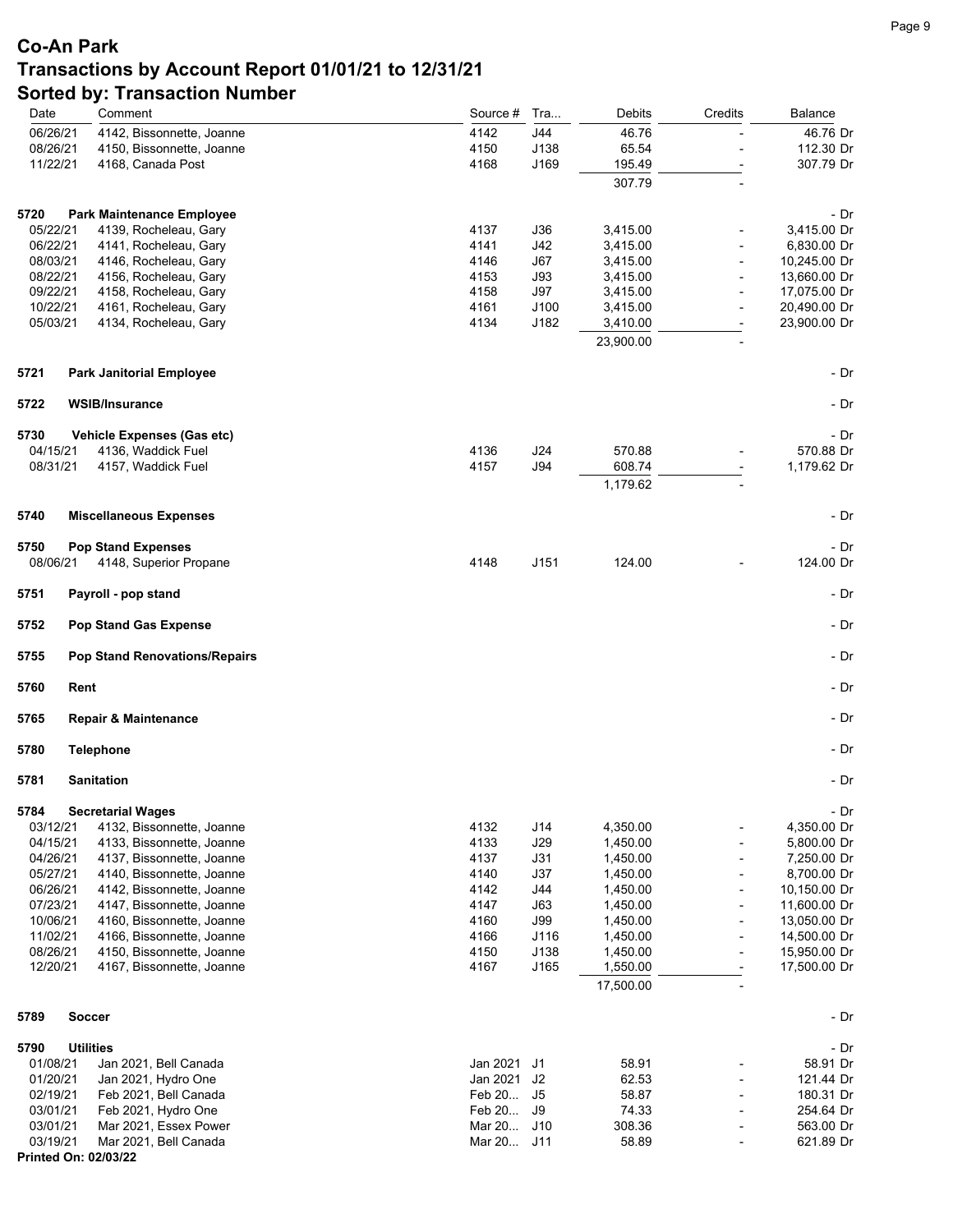| Date     | Comment                                      | Source #    | Tra        | Debits   | Credits | Balance     |
|----------|----------------------------------------------|-------------|------------|----------|---------|-------------|
| 03/20/21 | Mar 2021, Hydro One                          | Mar 20      | J12        | 59.44    |         | 681.33 Dr   |
| 04/20/21 | April 2021, Hydro One                        | April 2     | J32        | 58.66    |         | 739.99 Dr   |
| 04/19/21 | April 2021, Bell Canada                      | April 2     | J33        | 58.89    |         | 798.88 Dr   |
| 05/19/21 | May 2021, Bell Canada                        | May 20 J34  |            | 58.89    |         | 857.77 Dr   |
| 05/27/21 | Feb-Apr2021, Essex Power                     | Feb-Ap J35  |            | 311.97   |         | 1,169.74 Dr |
| 05/20/21 | May 2021, Hydro One                          | May 20 J40  |            | 72.43    |         | 1,242.17 Dr |
| 06/19/21 | June 2021, Bell Canada                       | June 2      | J41        | 58.89    |         | 1,301.06 Dr |
| 06/20/21 | June 2021, Hydro One                         | June 2      | J43        | 66.01    |         | 1,367.07 Dr |
| 07/19/21 | July 2021, Bell Canada                       | July 20     | J61        | 58.89    |         | 1,425.96 Dr |
| 07/20/21 | July 2021, Hydro One                         | July 20     | J62        | 67.38    |         | 1,493.34 Dr |
| 01/18/21 | 4130, Bissonnette - Home Internet/Cell Phone | 4130        | J115       | 500.00   |         | 1,993.34 Dr |
| 08/26/21 | 4150, Bissonnette - Home Internet/Cell Phone | 4150        | J127       | 1,181.08 |         | 3,174.42 Dr |
| 08/19/21 | Aug 2021, Bell Canada                        | Aug 20      | J128       | 58.89    |         | 3,233.31 Dr |
| 08/20/21 | Aug 2021, Hydro One                          | Aug 20      | J129       | 81.40    |         | 3,314.71 Dr |
| 09/19/21 | Sept 2021, Bell Canada                       | Sept $2$    | J131       | 62.85    |         | 3,377.56 Dr |
| 09/20/21 | Sept 2021, Hydro One                         | Sept $2$    | J132       | 95.86    |         | 3,473.42 Dr |
| 09/03/21 | Sept 2021, Essex Power                       | Sept 2      | J133       | 326.58   |         | 3,800.00 Dr |
| 10/19/21 | Oct 2021, Bell Canada                        | Oct 2021    | J134       | 58.89    |         | 3,858.89 Dr |
| 10/20/21 | Oct 2021, Hydro One                          | Oct 2021    | J139       | 113.18   |         | 3,972.07 Dr |
| 11/29/21 | 8/01-10/31/21, Essex Power                   | $8/01-1$    | J161       | 375.26   |         | 4,347.33 Dr |
| 11/20/21 | Nov 2021, Hydro One                          | Nov 20      | J162       | 128.28   |         | 4,475.61 Dr |
| 11/19/21 | Nov 2021, Bell Canada                        | Nov 20      | J163       | 64.81    |         | 4,540.42 Dr |
| 12/21/21 | Dec 2021, Bell Canada                        | Dec 20      | J164       | 64.81    |         | 4,605.23 Dr |
| 12/20/21 | Dec 2021, Hydro One                          | Dec 20 J174 |            | 71.76    |         | 4,676.99 Dr |
|          |                                              |             |            | 4,676.99 |         |             |
| 5890     | <b>Waste Collection</b>                      |             |            |          |         | - Dr        |
| 05/10/21 | 4138, Waste Connections                      | 4138        | J26        | 42.71    |         | 42.71 Dr    |
| 08/12/21 | 4155, Waste Connections                      | 4155        | <b>J92</b> | 42.71    |         | 85.42 Dr    |
| 10/29/21 | 4162, Waste Connections                      | 4162        | J101       | 85.42    |         | 170.84 Dr   |
|          |                                              |             |            | 170.84   |         |             |

**5900 Asset Purchase Expense** - Dr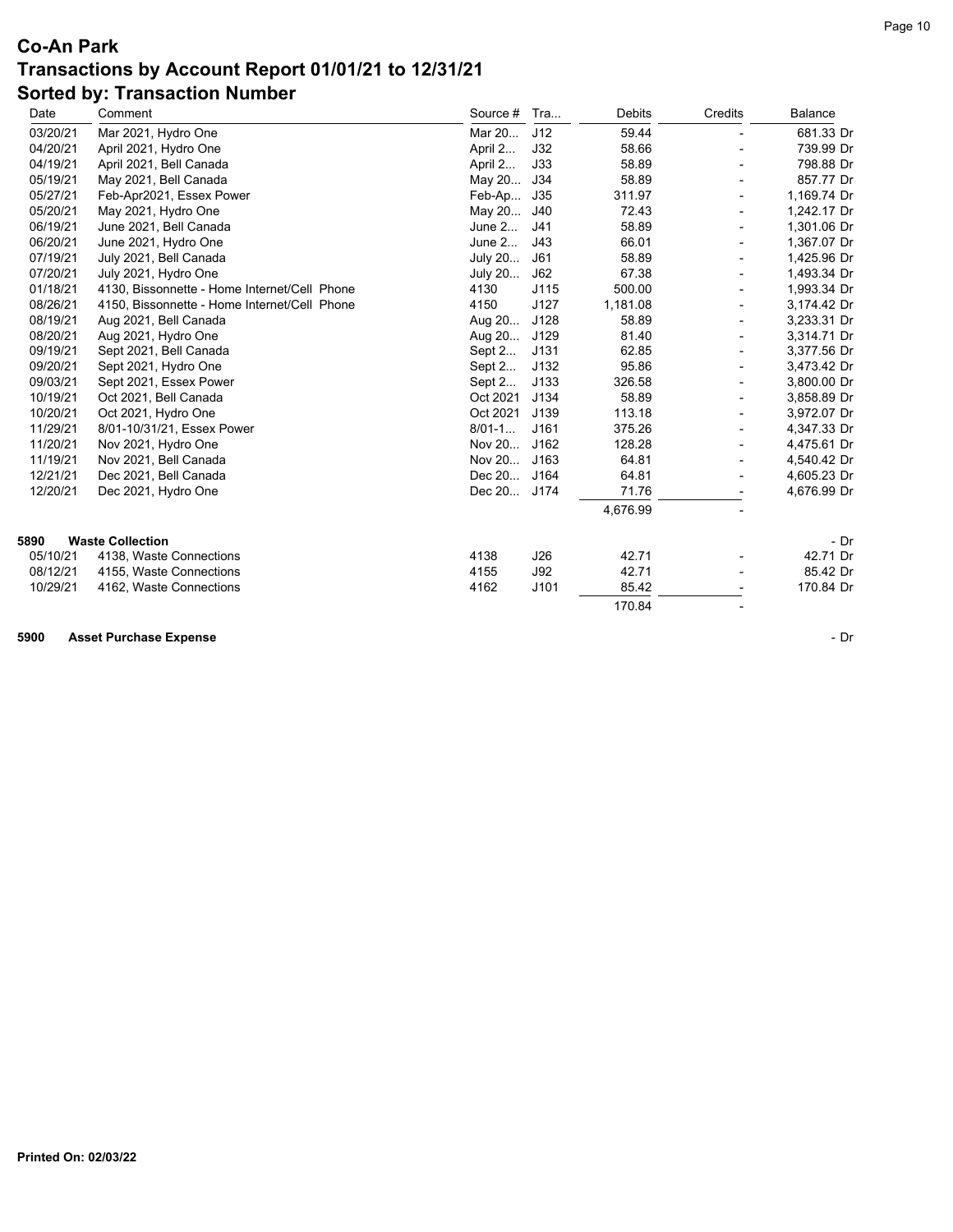# **Co-An Park Income Statement 01/01/21 to 12/31/21**

#### **REVENUE**

| <b>Sales Revenue</b>                         |                    |
|----------------------------------------------|--------------------|
| Operating Grant -Town of Essex               | 21,000.00          |
| Operating Grant - Town Amherstburg           | 21,000.00          |
| User Fees - Leagues                          | 3,798.00           |
| Events/Jack n Jills                          | $-450.00$          |
| <b>Events/Family Reunions</b>                | 2,075.00           |
| Set Up Fees                                  | 1,001.00           |
| Rubber Base Revenue                          | 600.00             |
| <b>Net Sales</b>                             | 49,024.00          |
| <b>Other Revenue</b>                         |                    |
| Insurance Revenue                            | 581.00             |
| <b>Total Other Revenue</b>                   | 581.00             |
| <b>TOTAL REVENUE</b>                         | 49,605.00          |
| <b>EXPENSE</b>                               |                    |
| <b>General &amp; Administrative Expenses</b> |                    |
| <b>Bank Charges</b>                          | 120.45             |
| <b>Building Supplies &amp; Maintenance</b>   | 1,318.68           |
| Landscaping / Grounds / Stone                | 124.30             |
| Insurance                                    | 1,612.40           |
| <b>Office Supplies</b>                       | 307.79             |
| Park Maintenance Employee                    | 23,900.00          |
| Vehicle Expenses (Gas etc)                   | 1,179.62           |
| Pop Stand Expenses                           | 124.00             |
| <b>Secretarial Wages</b><br><b>Utilities</b> | 17,500.00          |
| <b>Waste Collection</b>                      | 4,676.99<br>170.84 |
|                                              |                    |
| <b>Total General &amp; Admin. Expenses</b>   | 51,035.07          |
| <b>TOTAL EXPENSE</b>                         | 51,035.07          |
| <b>NET INCOME</b>                            | $-1,430.07$        |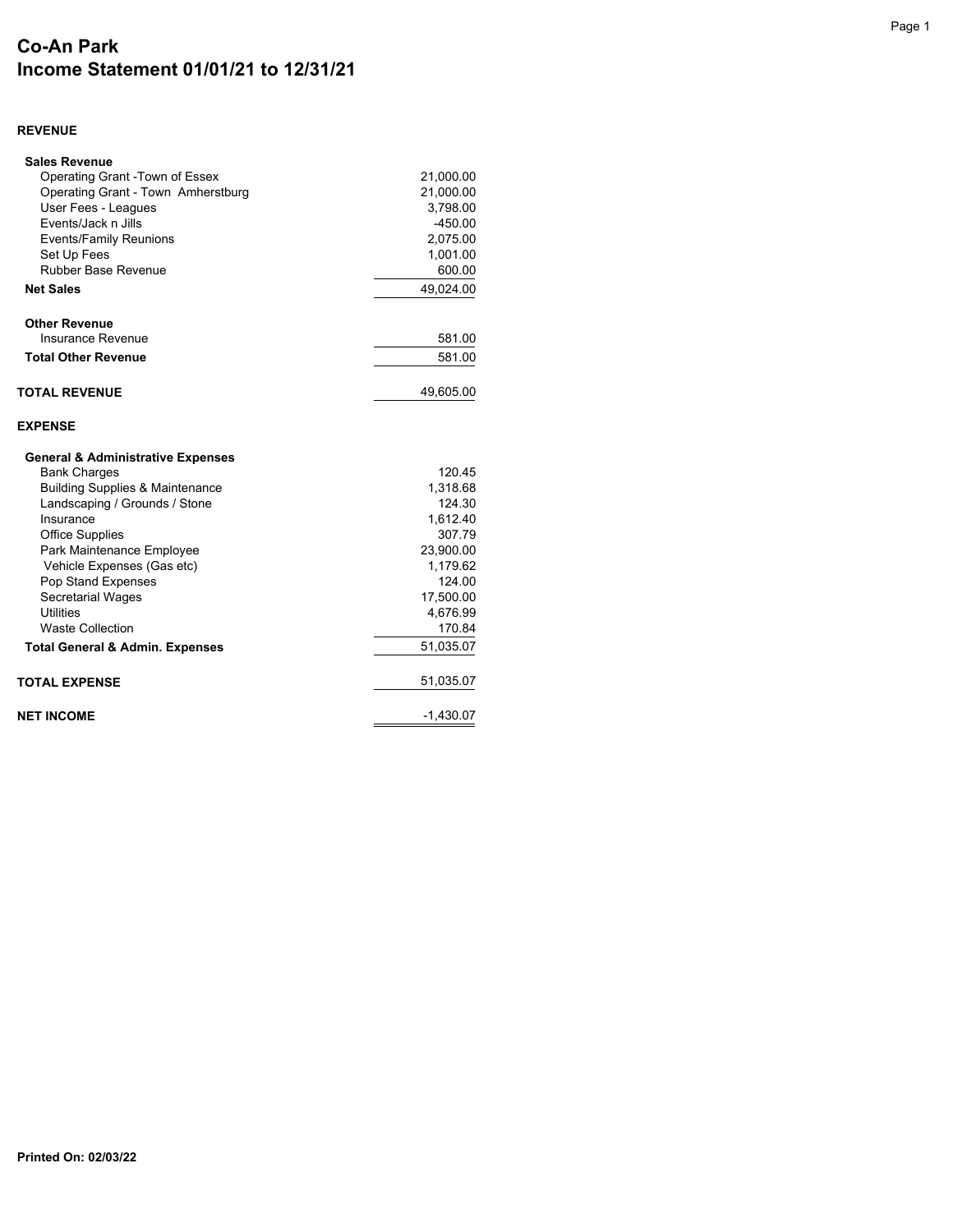# **CO-AN Park - Feb 3, 2022**

#### **Funding Sources and Uses - Operations**

|                                             | 2022                                 |                | 2022          |                          | 2022                                 |                | 2021          |                          | 2020          |               |
|---------------------------------------------|--------------------------------------|----------------|---------------|--------------------------|--------------------------------------|----------------|---------------|--------------------------|---------------|---------------|
| <b>Municipal Funding</b>                    | <b>Actual</b>                        |                | <b>Budget</b> |                          | Outstanding                          |                | <b>Actual</b> |                          | <b>Actual</b> |               |
| 4030 Town of Amherstburg                    | \$                                   |                |               | \$20,000                 | \$                                   | 20,000         | \$            | 21,000                   | \$            | 20,000        |
| 4020 Town of Essex                          | \$                                   | $\overline{a}$ | \$            | 20,000                   | \$                                   | 20,000         | \$            | 21,000                   | \$            | 20,000        |
|                                             | \$                                   |                | \$            |                          | \$                                   |                |               |                          | \$            | 1,400         |
| 2654 Town of Amherstburg - Capital          | \$                                   |                |               |                          | \$                                   |                |               |                          | \$            | 2,640         |
| 2654 Town of Essex - Capital                | \$                                   |                |               |                          | \$                                   |                |               |                          | \$            | 2,640         |
| <b>Total Municipal Funding</b>              | \$                                   |                | \$            | 40,000                   | $\overline{\boldsymbol{\mathsf{s}}}$ | 40,000         | \$            | 42,000                   | \$            | 46,680        |
| 1060 Prior Year Surplus/(Deficit)           | \$                                   | 597            | \$            | 132                      | \$                                   | 597            | \$            | 2,027                    | \$            | 5,007         |
| <b>User Fees &amp; Other Revenue</b>        |                                      |                |               |                          |                                      |                |               |                          |               |               |
| 4460 Equipment sold (Pulverizer)            | \$                                   |                | \$            |                          | \$                                   |                | \$            |                          | \$            |               |
| 4425 Banner Advertising                     | \$                                   |                | \$            |                          | \$                                   |                | \$            |                          | \$            |               |
| Food Rights Sold                            | \$                                   |                | \$            | 1,200                    | \$                                   | 1,200          | \$            |                          | \$            |               |
| 4450 Donations                              | \$                                   |                | \$            |                          | \$                                   |                |               |                          | \$            | 3,000         |
| 4445 Fund Raising Events                    | \$                                   |                | \$            | $\overline{a}$           | \$                                   | $\blacksquare$ | \$            |                          | \$            |               |
| 4040 User fees / Baseball                   | \$                                   |                | \$            | 8,910                    | \$                                   | 8,910          | \$            | 3,798                    | \$            | 30            |
| 4205 Events - Family Reunions/Organizations | \$                                   |                | \$            | 1,375                    | \$                                   | 1,375          | \$            | 2,150                    | \$            |               |
| 4200 Events - Jack n Jills                  | \$                                   |                | \$            | 3,600                    | \$                                   | 3,600          | \$            |                          | \$            |               |
| 4430 Insurance - Town of Essex Rider        | \$                                   |                | \$            | 725                      | \$                                   | 725            | \$            | 581                      | \$            | 170           |
| 4201 Events - Heater                        | \$                                   |                | \$            | $\overline{\phantom{a}}$ | \$                                   | $\blacksquare$ | \$            | $\blacksquare$           | \$            |               |
| 4240 Rubber Base Revenue                    | \$                                   |                | \$            | 630                      | \$                                   | 630            | \$            | 600                      | \$            |               |
| 4230 Set Up Fees                            | \$                                   |                | \$            | 2,820                    | \$                                   | 2,820          | \$            | 1,101                    | \$            | 70            |
| 4040 User Fees / Soccer                     | \$                                   |                | \$            | 2,100                    | \$                                   | 2,100          | \$            | $\overline{\phantom{a}}$ | \$            |               |
| 4040 User Fees / Tennis                     | \$                                   |                | \$            | 100                      | \$                                   | 100            | \$            | $\overline{\phantom{0}}$ | \$            |               |
| 4420 Appreciation Day                       | \$                                   |                | \$            | 8,500                    | \$                                   | 8,500          | \$            | $\overline{\phantom{a}}$ | \$            |               |
| 4210 Events - Baseball Tournaments          | \$                                   |                | \$            | 1,875                    | \$                                   | 1,875          | \$            |                          | \$            |               |
| <b>Total User Fees &amp; Other Revenue</b>  | $\overline{\boldsymbol{\mathsf{s}}}$ |                | \$            | 31,835                   | \$                                   | 31,835         | \$            | 8,230                    | \$            | 3,270         |
| <b>Concession Stand Revenue</b>             |                                      |                |               |                          |                                      |                |               |                          |               |               |
| 4220 Pop stand                              | \$                                   |                | \$            |                          | \$                                   |                | \$            |                          | \$            |               |
| <b>Total Concession Stand Revenue</b>       | \$                                   |                | \$            |                          | \$                                   |                | \$            |                          | \$            |               |
| <b>Total Funding Sources</b>                | \$                                   | 597            |               | \$71,967                 | \$                                   | 72,432         | \$            | 52,257                   | \$            | 54,957        |
|                                             |                                      |                |               |                          |                                      |                |               |                          |               |               |
| <b>Operational Expenses</b>                 |                                      | 2022           |               | 2022                     |                                      | 2022           |               | 2021                     |               | 2020          |
|                                             |                                      | <b>Actual</b>  |               | <b>Budget</b>            |                                      | Outstanding    |               | <b>Actual</b>            |               | <b>Actual</b> |
| <b>Contracted Services</b>                  |                                      |                |               |                          |                                      |                |               |                          |               |               |
| 5720 Park Maintenance Wage                  | \$                                   |                |               | \$23,900                 | \$                                   | 23,900         | \$            | 23,900                   | \$            | 23,900        |
| Insurance                                   |                                      |                | \$            | 1,100                    | \$                                   | 1,100          | \$            | 1,031                    | \$            | 1,031         |
| 5784 Office Wage                            | \$<br>\$                             |                |               | \$17,500                 | \$                                   | 17,500         | \$            | 17,500                   | \$            | 17,500        |
| <b>Total Contract Services</b>              | $\overline{\boldsymbol{s}}$          |                |               | 42,500                   | \$                                   | 42,500         | - \$          | 42,431                   | \$            | 42,431        |
| <b>Concession Stand Expenses</b>            |                                      |                |               |                          |                                      |                |               |                          |               |               |
| 5755 Pop Stand - repairs, maintenance       |                                      |                |               | 1,500                    | \$                                   | 1,500          | \$            |                          | \$            |               |
| <b>Total Concession Stand Expenses</b>      | $\overline{\boldsymbol{s}}$          |                | \$            | 1,500                    | s)                                   | $1,500$ \$     |               |                          | \$            |               |

#### **Materials, Supplies & Services**

5615 Advertising \$ - \$ - \$ - \$ - \$ -

- 5620 Bank fees <br>5630 Baseball Diamonds supplies <br>5630 Baseball Diamonds supplies <br>5630 Baseball Diamonds supplies <br>5 \$750 \$750 \$220 5630 Baseball Diamonds - supplies \$ - \$ 750 \$ 750 \$ 220
- 5625 Building Maintenance supplies/repairs  $$ 1.5625$  Building Maintenance supplies/repairs  $$ 1.625$  Building Maintenance supplies/repairs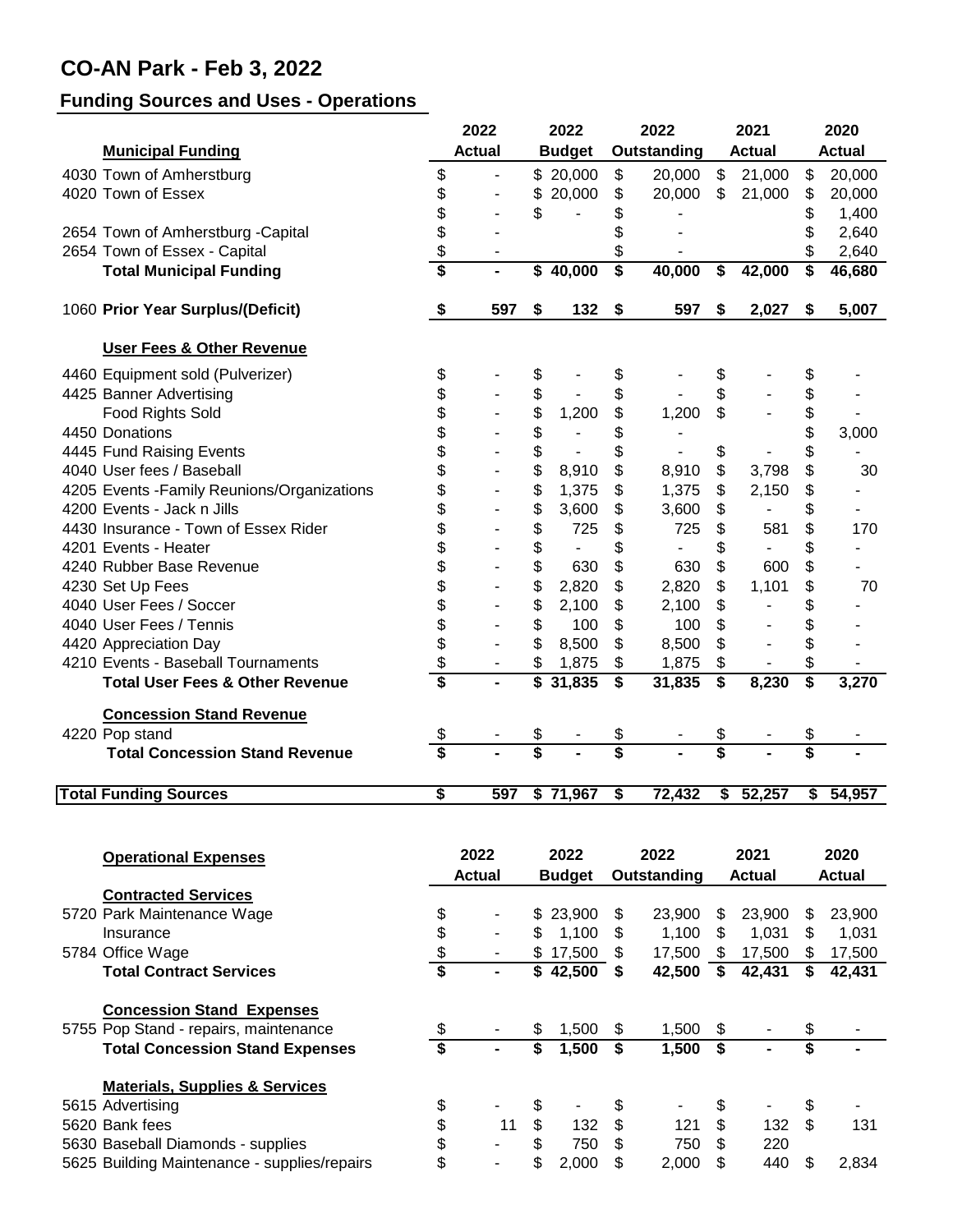| <b>Operating Surplus/(Deficit)</b>                 | \$ | 514 | \$<br>10     | S.  | 558    | \$  | 132    | \$ | 2,969  |
|----------------------------------------------------|----|-----|--------------|-----|--------|-----|--------|----|--------|
| <b>Total Operating Expenses</b>                    | \$ | 83  | \$71,957     | \$  | 71,874 | \$  | 52,125 | S  | 51,988 |
| <b>Total Materials, Supplies &amp; Services</b>    | \$ | 83  | \$<br>27,957 | \$  | 27,874 | \$  | 9,694  | \$ | 9,557  |
| 5790 Utilites                                      |    | 72  | \$<br>9,500  | S   | 9,428  | \$  | 5,192  | \$ | 4,848  |
| 5630 Soccer field - supplies                       | S  |     | 750          | S   | 750    |     |        |    |        |
| 4200 Security deposits reimbursed                  |    |     | \$<br>1,025  | \$  | 1,025  | \$  | 525    |    |        |
| 5781 Sanitation                                    |    |     | \$           | \$  |        | \$  | 373    |    |        |
| 5700 Office supplies/Admin expenses                |    |     | \$<br>1,500  | \$. | 1,500  | \$  | 307    | \$ | 1,211  |
| 5755 Pop Stand - tank rental                       |    |     | \$<br>125    | \$. | 125    | \$  | 125    | \$ | 125    |
| 5695 Janitorial supplies                           |    |     | \$<br>1,100  | S   | 1,100  | \$. | 281    |    |        |
| 5685 Insurance - Town of Essex Rider (Recoverable) | S  |     | \$<br>725    | \$  | 725    | \$  | 581    | \$ | 170    |
| 5680 Grounds, parking lot, landscape               |    |     | \$<br>500    | S   | 500    | \$  | 124    |    |        |
| 5890 Waste Collection fees                         |    |     | \$<br>1,150  | S   | 1,150  | \$  | 214    | \$ | 124    |
| 5730 Equipment Vehicle - Fuel & repair             |    |     | \$<br>1,200  | S   | 1,200  | \$  | 1,180  | \$ | 114    |
| 5645 Co-An Appreciation Day                        |    |     | \$<br>7,500  | \$  | 7,500  | \$  |        | \$ |        |
| 5626 Building Maintenance - due to vandalism       |    |     |              |     |        |     |        |    |        |

| <b>Municipal Contrbutions</b>         |                      | In Trust | In Trust | In Trust     |
|---------------------------------------|----------------------|----------|----------|--------------|
| Town of Amherstburg - 2021 Reserve    | \$<br>14,889         | \$14,889 |          | 26,592       |
| Town of Essex - 2021 Reserve          | \$<br>14,889         | \$14,889 |          | 26,592       |
| Town of Amherstburg - 2022 Reserve    | \$<br>$\blacksquare$ | \$15,000 | 14,889   |              |
| Town of Essex - 2022 Reserve          | \$                   | \$15,000 | 14,889   |              |
| <b>Total Reserve Contributions</b>    | \$<br>29,778         | \$59,778 | 29,778   | 53,184       |
| <b>Grants</b>                         |                      | \$       | \$       | \$           |
| <b>Total Funds Held in Reserve</b>    | \$<br>29,778         | \$59,778 | 29,778   | 53,184<br>S. |
| <b>Break Down of RBC Account</b>      |                      |          |          |              |
| Fundraising Held @ RBC                |                      |          |          |              |
| Rubber Base Held @ RBC                |                      |          |          |              |
| Operating Funds balance - Held @ RBC  | \$<br>514            |          |          |              |
| Total Estimated held at RBC @ 2/03/22 | \$<br>514            |          |          |              |
| Total held in Trust @ 2/03/22         | \$<br>29,778         |          |          |              |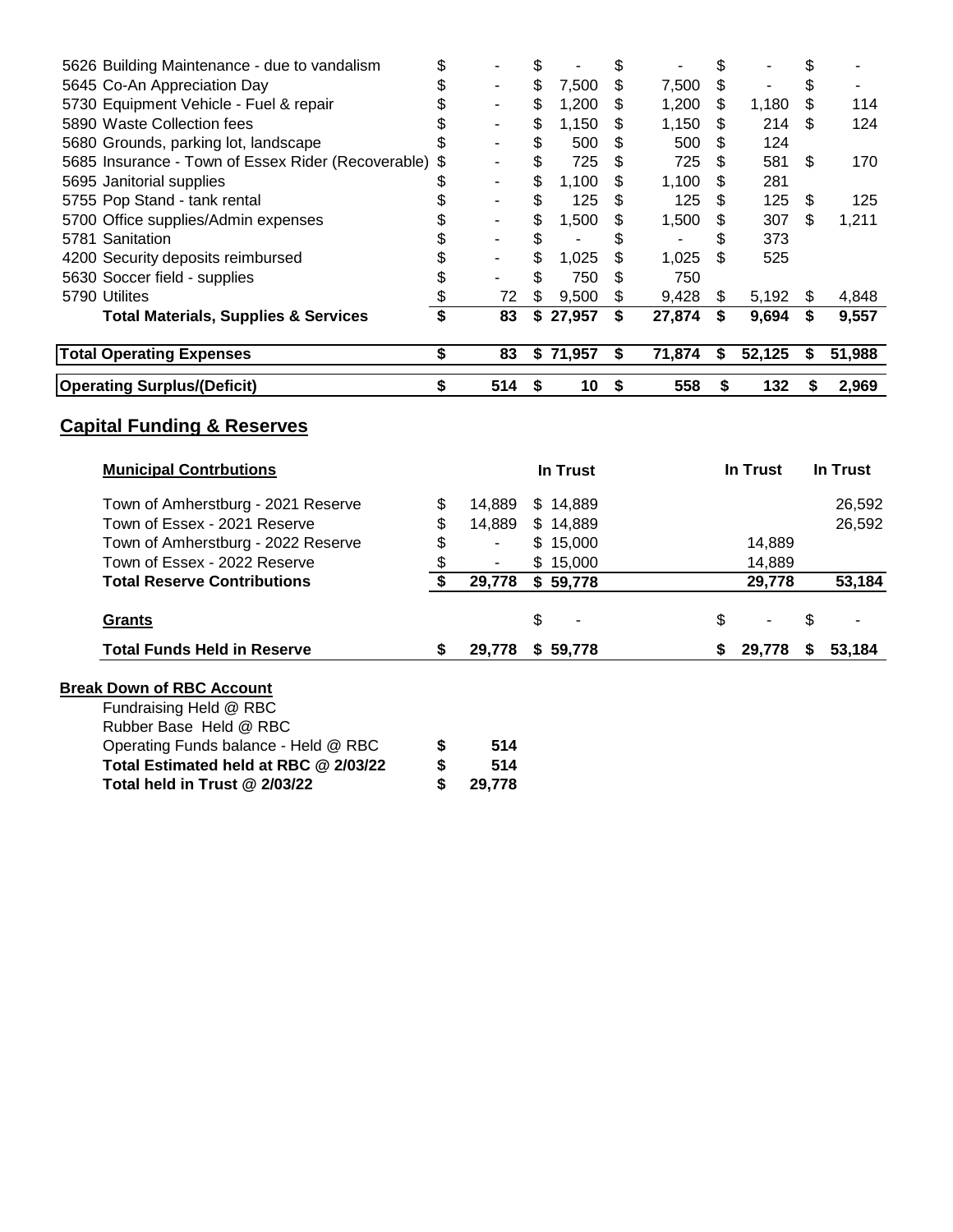|               | CO-AN Park 2022 BOOKINGS / ESTIMATED ATTENDANCE  |            |                                                        |
|---------------|--------------------------------------------------|------------|--------------------------------------------------------|
|               |                                                  |            | All events dependant on Co-Vid restrictions            |
|               |                                                  |            | REVISED SCHEDULE at February 3, 2022                   |
|               |                                                  |            |                                                        |
|               | Sunday Co-Ed League 5:30-9pm                     | 5750       | 250 Weekly May thru Sept 4 Diamonds                    |
|               | Sunday Men League 10 Am                          | 5750       | 250 Weekly May thru Sept 4 Diamonds                    |
|               | Monday Minor League 5:30 - 9 pm                  | 3087       | 350 2X Weekly May thru June 6 Diamonds                 |
|               | Tuesday - Essex Minor Ball 5:30-9pm              | 150        | Rookie - practices 4 dia                               |
|               | Wednesday Minor League 5:30 - 9 pm               | 3087       | 350 2 x Weekly May thry June 6 Diamonds                |
|               | Thursday Ladies League 5:30 -9 pm                | 6050       | 275 Weekly May thru Sept #3 Lights 6 diamonds          |
|               | Friday Mens League 5:30-9pm                      | 5750       | 250 Weekly May thru Sept/ 4 Diamonds                   |
|               | Soccer Minor League 5:30 - 9 pm                  | 4200       | 525 Twice (Tues/Thur)a week July & Aug                 |
| Dog Walkers   |                                                  | 3650       | 5-10 Daily throughout year                             |
|               | Parents/Todlers/Walkers                          | 2140       | 5-10 Daily April - Oct (Play Equipment)                |
|               | Tennis/ Pickle Ball (various - no league)        | 1840       | 2-10 Daily May thru Oct                                |
|               |                                                  |            |                                                        |
| <b>APRIL</b>  |                                                  |            |                                                        |
|               | Saturday, April 23,2022                          | 850        | 2 DayBall Tourn - Pirates Bounty (38 teams) 8am - 9pm  |
|               | Sunday, April 24, 2022                           | 850        | 2 DayBall Tourn - Pirates Bounty (38 teams) 8am - 9pm  |
| <b>MAY</b>    | Friday, May 13, 2022                             | 125        | Jack n Jill                                            |
|               | Satuday, May 14, 2022                            | 200        | Jack n Jill                                            |
|               | Saturday, May 21,2022                            | 300        | 2- Day Tournament - T Hebert                           |
|               | Sunday, May 22, 2022                             | 300        | 2 - Day Tournament - T Hebert                          |
|               | Saturday, May 28, 2022                           | 200        | A.M- GECDSB School Tourn - tentative / PM              |
|               |                                                  |            |                                                        |
| <b>JUNE</b>   |                                                  |            |                                                        |
|               | Friday, June 3, 2022                             | 200        | Jack n Jill                                            |
|               | Saturday, June 4, 2022                           | 200        | Jack n Jill                                            |
|               | Saturday, June 11, 2022                          | 200        | A.M- GECDSB School Tourn - tentative / PM- Jack n Jill |
|               | Sunday, June 12, 2022<br>Tuesday, June 14, 2022  | 600<br>250 | Music Jamboree<br>Alhambra - Tentative picnic          |
|               | Saturday, June 18, 2022                          | 200        | <b>Windsor Gospel</b>                                  |
|               | Sunday, June 19, 2022                            |            |                                                        |
|               | Friday, June 24, 2022                            |            |                                                        |
|               | Saturday, June 25, 2022                          |            |                                                        |
|               | Sunday, June 26, 2022                            |            |                                                        |
|               |                                                  |            |                                                        |
| <b>JULY</b>   | Friday, July 1, 2022                             | 600        | LA Shepley - 3 Day Tourn - Tentative                   |
|               | Saturday, July 2, 2022                           | 600        | LA Shepley - 3 Day Tourn - Tentative                   |
|               | Sunday, July 3, 2022                             | 600        | LA Shepley - 3 Day Tourn - Tentative                   |
|               | Friday, July 8, 2022                             | 600        | LA Shepley - 3 Day Tourn - Tentative                   |
|               | Saturday, July 9, 2022                           | 600        | LA Shepley - 3 Day Tourn - Tentative                   |
|               | Sunday, July 10, 2022                            | 600        | LA Shepley - 3 Day Tourn - Tentative                   |
|               | Friday, July 15, 2022                            | 125        | Jack n Jill                                            |
|               | Saturday, July 16, 2022                          | 280        | 2- Day Tournament - T Hebert                           |
|               | Sunday, July 17, 2022                            | 280        | 2 - Day Tournament - T Hebert                          |
|               | Friday, July 22, 2022<br>Saturday, July 23, 2022 | 125        | Jack n Jill                                            |
|               | Friday, July 29, 2022                            | 450        | Windsor Hawks 3 Day Tourn                              |
|               | Saturday, July 30, 2022                          | 450        | Windsor Hawks 3 Day Tourn                              |
|               | Sunday, July 31, 2022                            | 450        | Windsor Hawks 3 Day Tourn                              |
|               |                                                  |            |                                                        |
|               |                                                  |            |                                                        |
| <b>AUGUST</b> |                                                  |            |                                                        |
|               | Friday, August 5, 2022                           |            |                                                        |
|               | Saturday, August 6, 2022                         | 125        | Jack n Jill                                            |